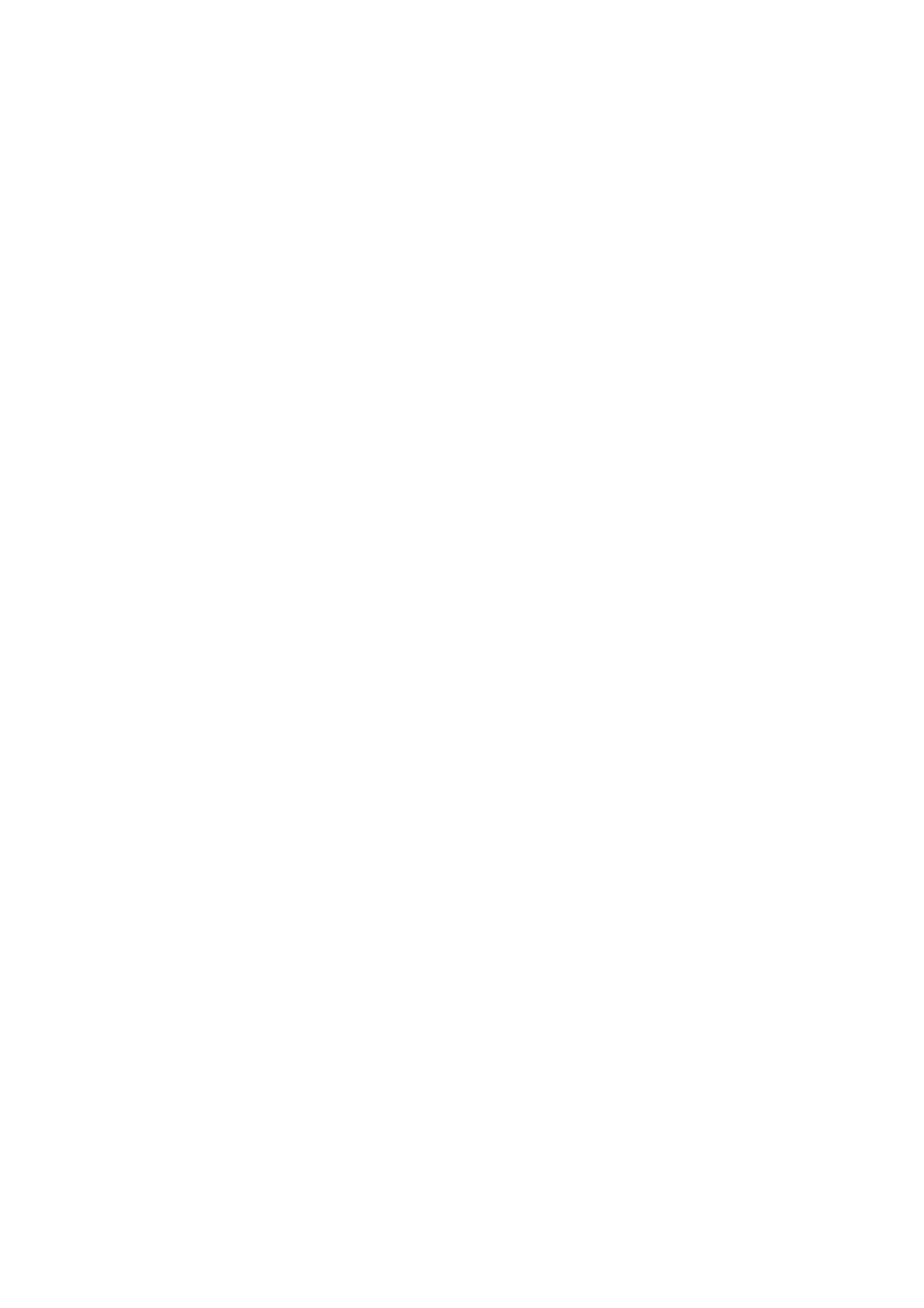

# COUR EUROPÉENNE DES DROITS DE L'HOMME EUROPEAN COURT OF HUMAN RIGHTS

# **CASE OF MAESTRI v. ITALY**

*(Application no. 39748/98)* 

JUDGMENT

STRASBOURG

17 February 2004

*This judgment is final but may be subject to editorial revision.*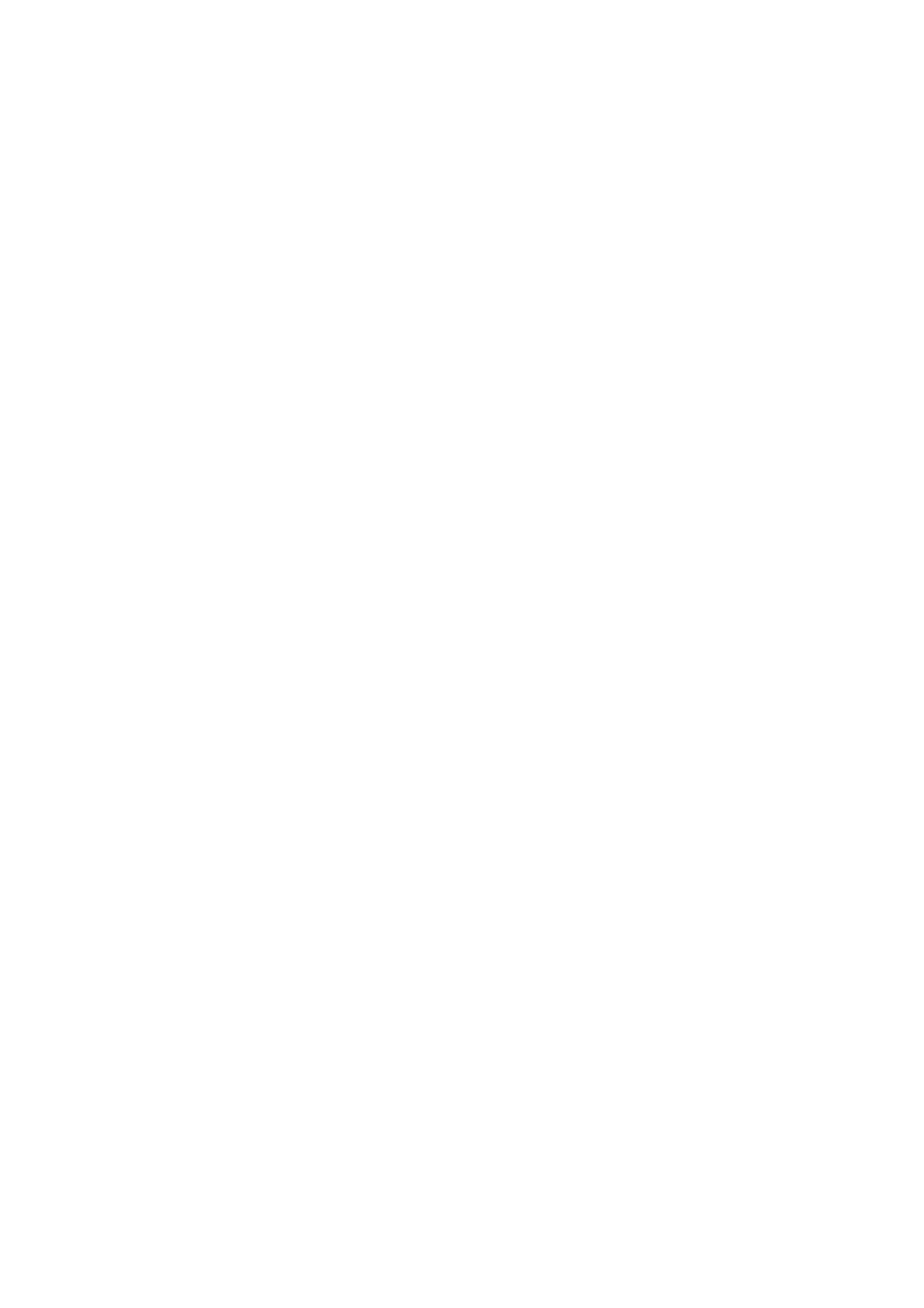#### **In the case of Maestri v. Italy,**

The European Court of Human Rights, sitting as a Grand Chamber composed of:

Mr L. WILDHABER, *President*,

Mr C.L. ROZAKIS,

Mr J.-P. COSTA,

Mr G. RESS.

Sir Nicolas BRATZA,

Mr G. BONELLO,

Mr L. LOUCAIDES,

Mrs V. STRÁŽNICKÁ,

Mr C. BÎRSAN,

Mr K. JUNGWIERT,

Mr V. BUTKEVYCH,

Mr B. ZUPANČIČ,

Mr J. HEDIGAN,

Mrs S. BOTOUCHAROVA,

Mrs E. STEINER,

Mr S. PAVLOVSCHI, *judges*,

Mrs M. DEL TUFO, ad hoc *judge*,

and Mr P.J. MAHONEY, *Registrar*,

 Having deliberated in private on 25 June and 3 December 2003 and on 28 January 2004,

Delivers the following judgment, which was adopted on the last-mentioned date:

#### PROCEDURE

1. The case originated in an application (no. 39748/98) against the Italian Republic lodged with the European Commission of Human Rights ("the Commission") under former Article 25 of the Convention for the Protection of Human Rights and Fundamental Freedoms ("the Convention") by an Italian national, Mr Angelo Massimo Maestri ("the applicant"), on 14 June 1997.

2. The applicant was represented before the Court by Mr A. Fusillo, of the Rome Bar. The Italian Government ("the Government") were represented successively by their Agents, Mr U. Leanza and Mr I.M. Braguglia, assisted by Mr V. Esposito and Mr F. Crisafulli, co-Agents.

3. The applicant, a judge, alleged that the imposition of a sanction on him for being a Freemason amounted to a violation of Articles 9, 10 and 11 of the Convention.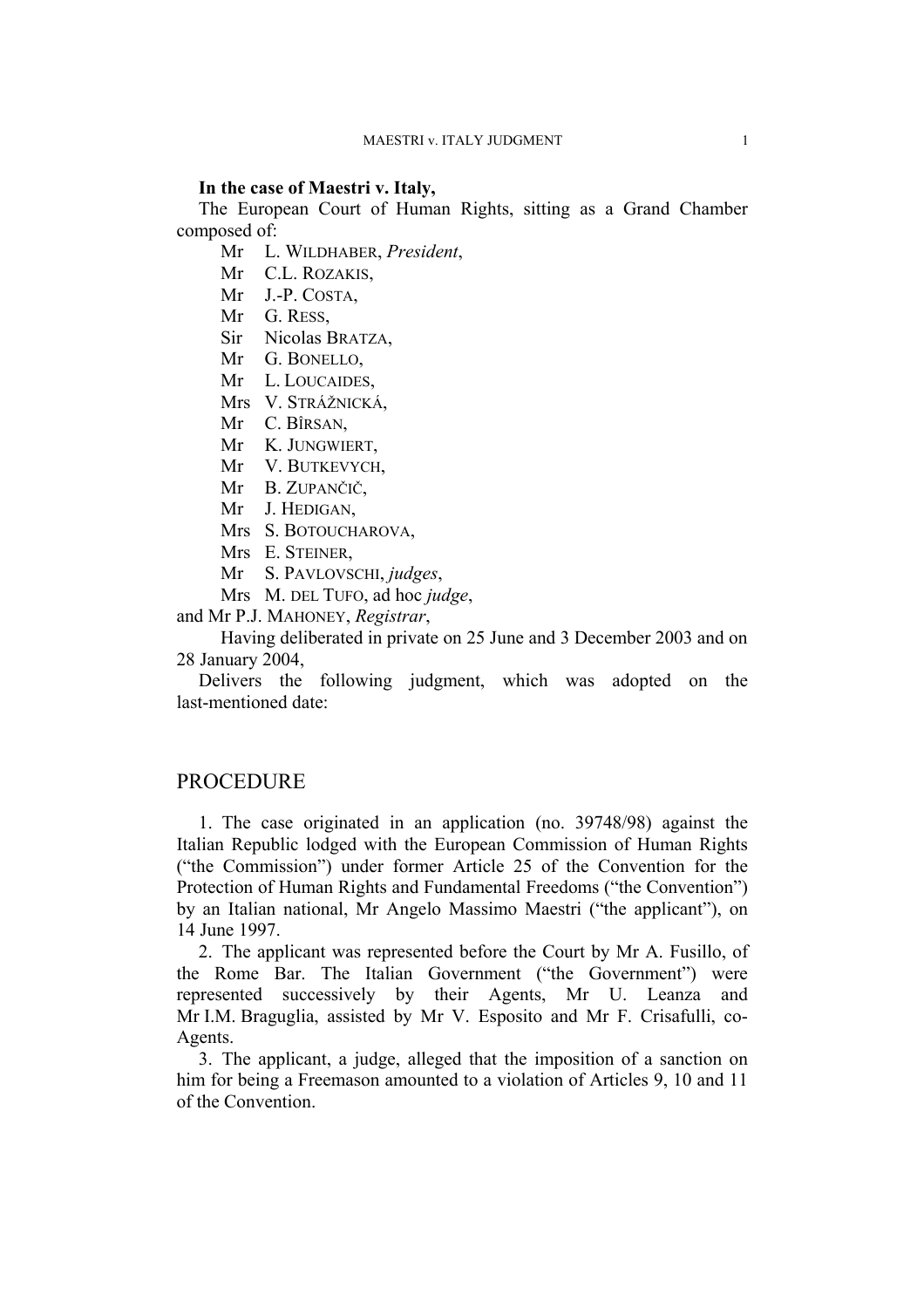4. The application was transmitted to the Court on 1 November 1998, when Protocol No. 11 to the Convention came into force (Article  $5 \& 2$  of Protocol No. 11).

5. The application was allocated to the Second Section of the Court (Rule 52 § 1 of the Rules of Court). Within that Section, the Chamber that would consider the case (Article 27 § 1 of the Convention) was constituted as provided in Rule 26 § 1. On 30 March 1999 the Chamber decided to communicate the application to the respondent Government (Rule 54  $§ 2(b)$ ).

6. On 1 November 2001 the Court changed the composition of its Sections (Rule 25 § 1). This case was assigned to the newly composed First Section (Rule 52 § 1). On 4 July 2002 the application was declared admissible by a Chamber of that Section, composed of the following judges: Mr C.L. Rozakis, Mr G. Bonello, Mr P. Lorenzen, Mrs N. Vajić, Mrs S. Botoucharova, Mrs E. Steiner and Mrs M. del Tufo (*ad hoc* judge), and also of Mr E. Fribergh, Section Registrar.

7. On 10 October 2002 the Chamber relinquished jurisdiction in favour of the Grand Chamber, neither of the parties having objected to relinquishment (Article 30 of the Convention and Rule 72).

8. The composition of the Grand Chamber was determined according to the provisions of Article 27 §§ 2 and 3 of the Convention and Rule 24. Mrs del Tufo continued to sit as an *ad hoc* judge appointed by the respondent Government in place of the judge elected in respect of the respondent State (Rule 29 § 1).

9. The applicant and the Government each filed a memorial on the merits.

10. A hearing took place in public in the Human Rights Building, Strasbourg, on 25 June 2003 (Rule 59 § 3).

There appeared before the Court:

| (a) for the Government |              |
|------------------------|--------------|
| Mr F. CRISAFULLI,      | $co-Agent$ , |

(b) *for the applicant* Mr A. FUSILLO, *avvocato*, *Counsel*.

The Court heard addresses by them and also their replies to questions from its members.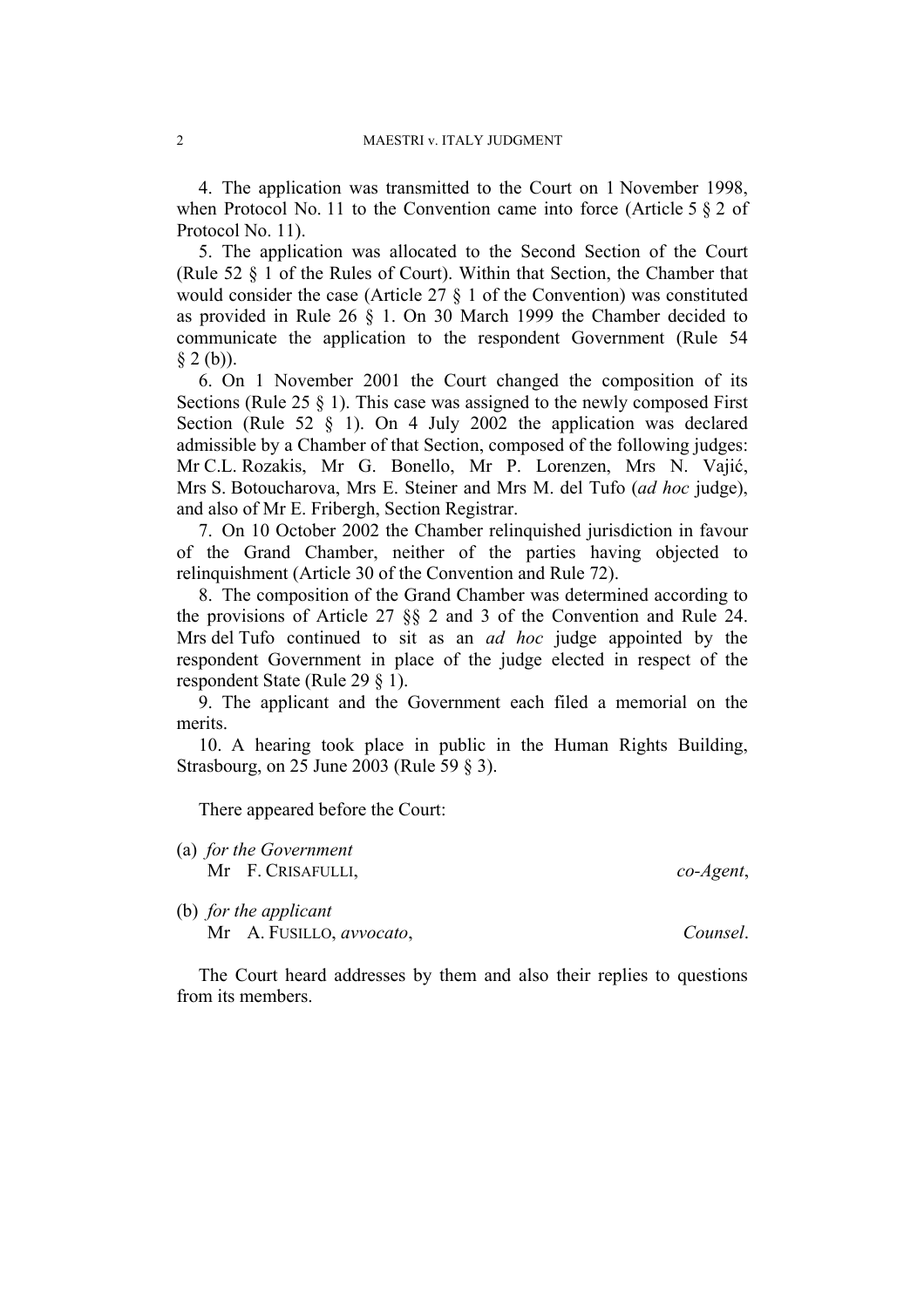## THE FACTS

#### I. THE CIRCUMSTANCES OF THE CASE

11. The applicant was born in 1944 and lives in Viareggio (in the province of Lucca). He is a judge.

12. At the time when he lodged the application he was acting president of the La Spezia District Court. On 23 November 1993, following an inquiry by the General Inspectorate for the Ministry of Justice, the Minister of Justice instituted disciplinary proceedings against the applicant on account of his membership of a Masonic lodge affiliated to the Grande Oriente d'Italia di Palazzo Giustiniani. The Minister accused him of having been a Freemason from 1981 until March 1993 and of having thereby breached Article 18 of Royal Legislative Decree no. 511 of 31 May 1946 (see paragraph 18 below).

13. In a decision of 10 October 1995 the disciplinary section of the National Council of the Judiciary (*Consiglio Superiore della Magistratura*) found that the applicant had committed the offences of which he was accused and gave him a reprimand (*censura*). It stated that from 1982 onwards it should have been possible to "have a clear idea of the loss of integrity resulting from membership of the Freemasons ... because of the degeneration brought about when a number of people came together within the P2 lodge with plans to take control of the public authorities and subvert democratic institutions, and because of the collusion of certain Masonic lodges with the Mafia and organised crime". The disciplinary section added that the directives issued by the National Council of the Judiciary on 22 March 1990 and 14 July 1993 (see paragraphs 21 and 22 below), which emphasised – the second one in particular – the substantial conflict between membership of the Freemasons and membership of the judiciary, were to be seen in the context of such developments. The decision also stated that it was contrary to disciplinary rules for a judge to be a Freemason, for the following reasons: the incompatibility between the Masonic and judicial oaths, the hierarchical relationship between Freemasons, the "rejection" of State justice in favour of Masonic "justice" and, lastly, the indissoluble nature of the bond between Freemasons, even in the case of a member who wished to leave the organisation.

The disciplinary section of the National Council of the Judiciary stated, lastly, that the applicant's alleged ignorance of the institutional debate on Freemasonry merely served to confirm the existence of conduct punishable under Article 18 of the 1946 Legislative Decree. In its opinion, such conduct was characterised by a lack of diligence, caution and wisdom in dealing with a situation that posed a threat to the values protected by that Article.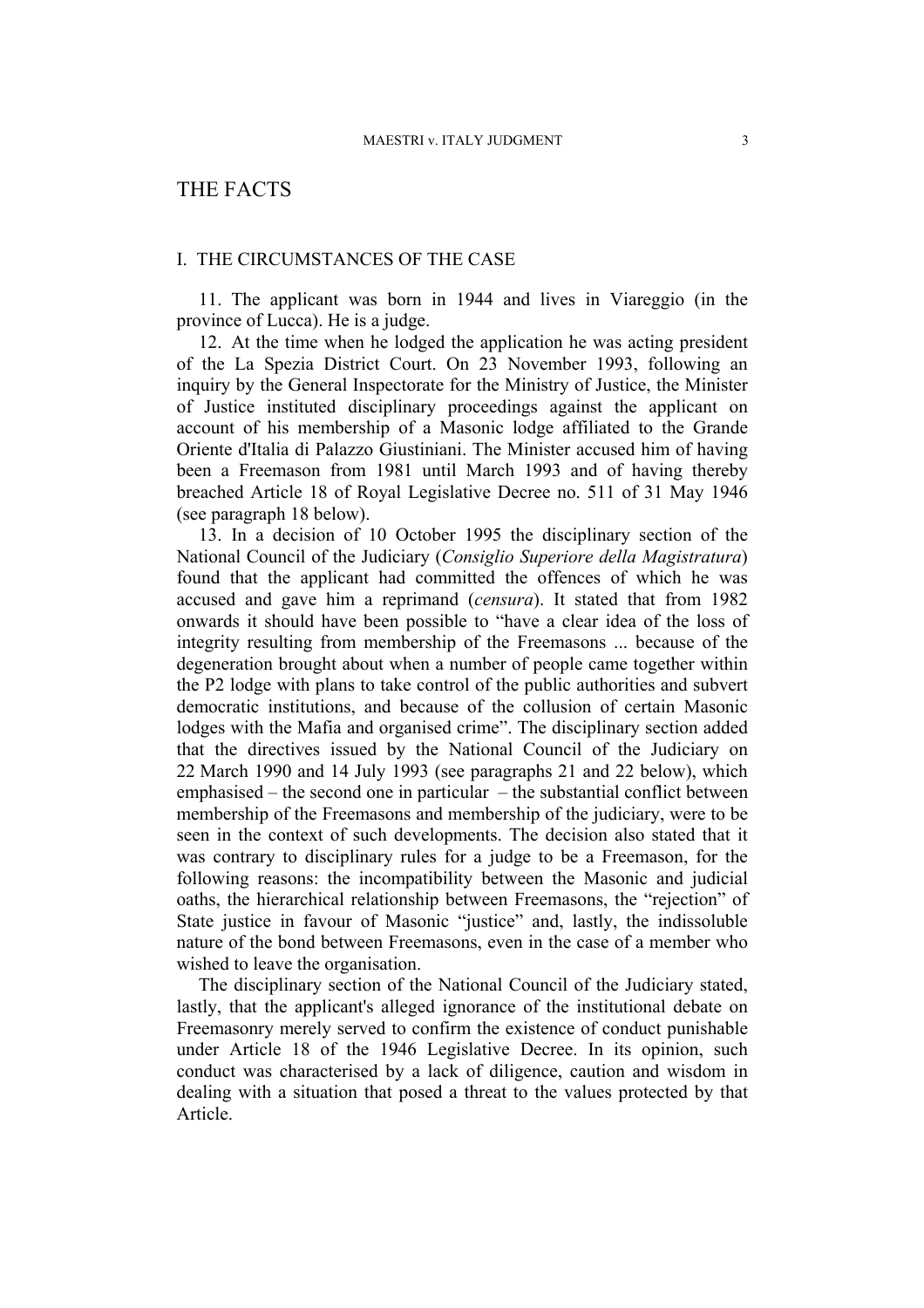14. On 5 January 1996 the applicant appealed on points of law to the Court of Cassation. In the three grounds of his appeal he alleged a breach of Article 18 of the Constitution, challenged the arguments used in support of the finding that judicial office was incompatible with membership of the Freemasons, and complained that no reasons had been given for the conclusion that a judge would be discredited by belonging to the Freemasons.

15. On 2 February 1996 the Ministry of Justice lodged a cross-appeal. The Court of Cassation, sitting as a full court, examined the case on 19 September 1996 and, in a judgment of 20 December 1996, dismissed the applicant's appeal.

It held, firstly, that the application of Article 18 of the Constitution was limited by the constitutional principles of the impartiality and independence of the judiciary, principles which should be taken to prevail over the right to freedom of association. The Court of Cassation further held that the disciplinary section of the National Council of the Judiciary had based its decision mainly on the directive of 14 July 1993 in which the Council had emphasised that judicial office was incompatible with membership of the Freemasons.

16. The applicant maintains that his career has been at a standstill since the disciplinary section's decision: he was declared unsuitable for a post as judge of the Court of Cassation; furthermore, the judicial council for his district stated that, because of the reprimand, it was unable to give an opinion on his suitability for a post as president of a district court.

Lastly, the applicant states that he has been transferred to Sicily; however, he has not produced any evidence that that decision was linked to the sanction imposed on him.

#### II. RELEVANT DOMESTIC LAW

#### **A. The Italian Constitution**

17. The relevant provisions of the Constitution are the following:

#### **Article 18**

"Citizens may form associations freely, without authorisation, for purposes not prohibited for individuals by the criminal law.

Secret associations and associations pursuing, even indirectly, a political aim through organisations of a military nature shall be prohibited."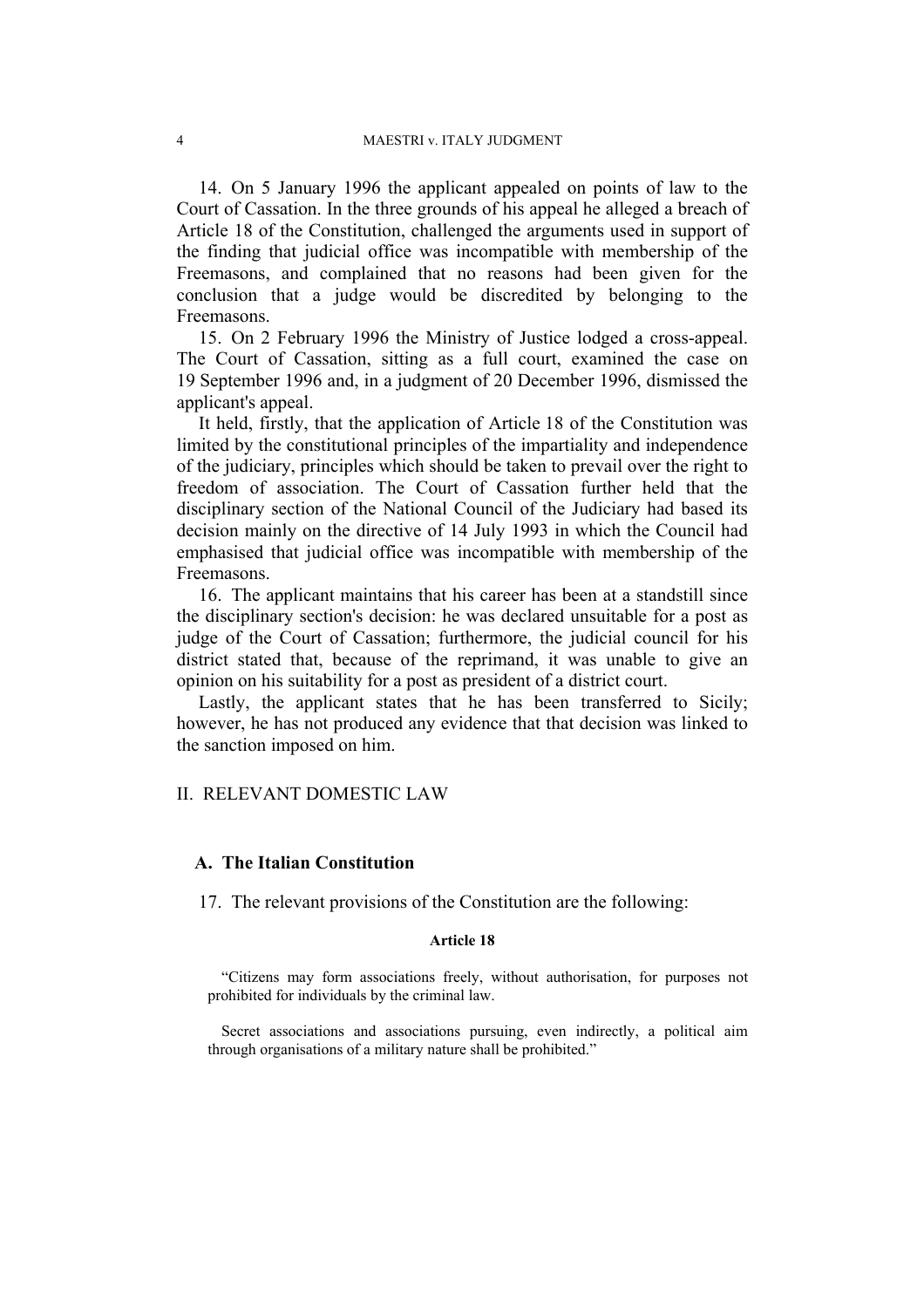#### MAESTRI v. ITALY JUDGMENT 5

#### **Article 25**

"No one shall be removed from the jurisdiction of a lawfully established court.

No one shall be punished save in accordance with a law in force at the time when the offence was committed.

No one shall be subjected to security measures except in cases provided for by law."

#### **Article 54**

"All citizens shall have the duty to be loyal to the Republic and to comply with the Constitution and the laws.

Citizens to whom public offices are entrusted shall perform them with discipline and honour, and take an oath where it is required by law."

#### **Article 98**

"Public officials shall be at the exclusive service of the nation.

If they are members of Parliament they shall be promoted only by seniority.

The right to become members of political parties may be limited by law in the case of members of the judiciary, professional members of the armed forces on active duty, police officials and officers, and diplomatic and consular representatives abroad."

#### **Article 101**

"Justice shall be administered in the name of the people. Judges shall be beholden only to the law."

#### **Article 111**

(version applicable in the instant case, before the entry into force of Constitutional Law no. 2 of 23 November 1999)

"Reasons shall be stated for all judicial decisions.

An appeal on points of law to the Court of Cassation for a breach of the law shall always be allowed against judgments and measures concerning personal freedom delivered by the ordinary or special courts. This provision may be waived only in the case of sentences pronounced by military courts in time of war.

Appeals to the Court of Cassation against decisions of the *Consiglio di Stato* and the Court of Audit shall be allowed only on grounds pertaining to jurisdiction."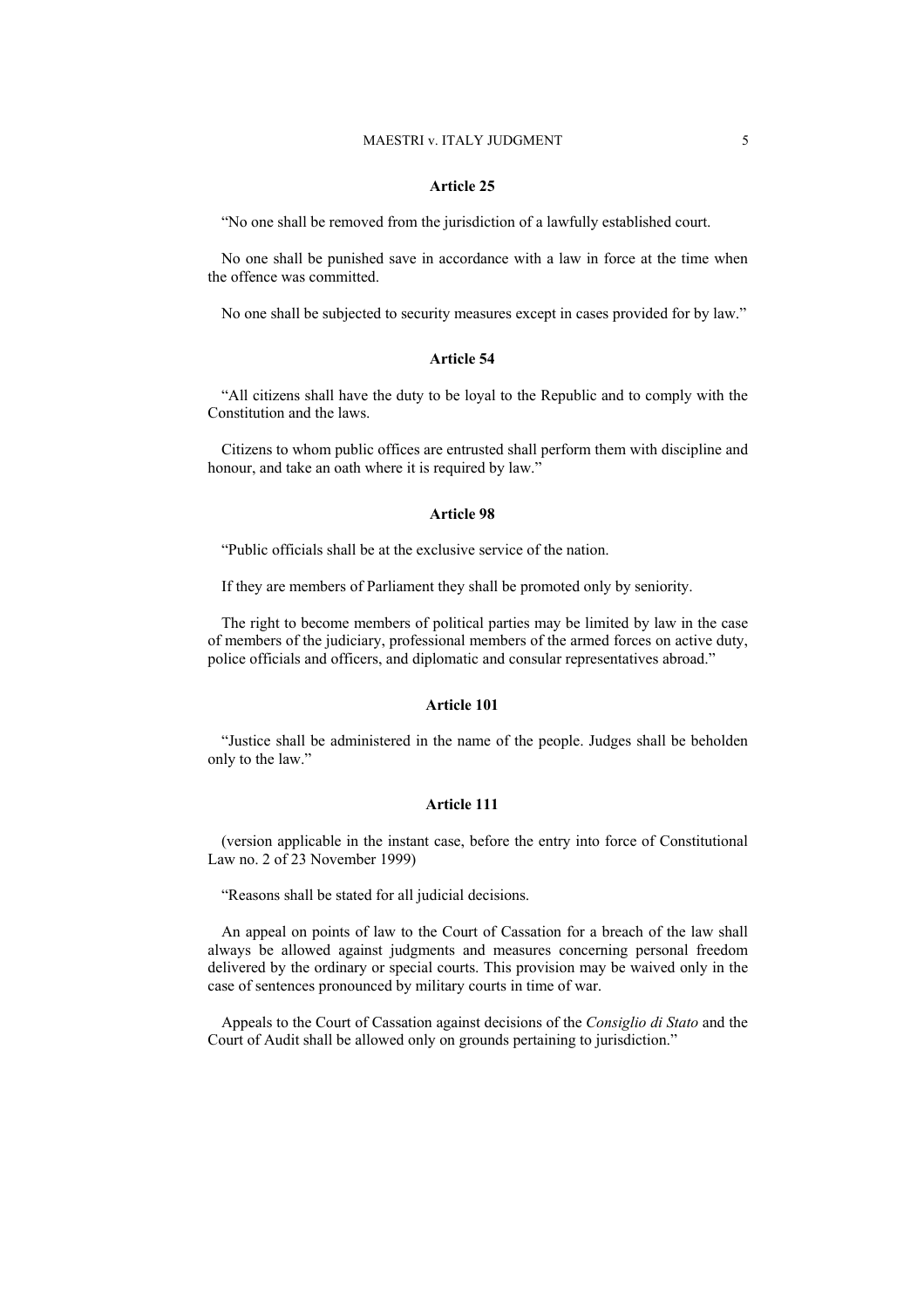#### **B. Article 18 of Royal Legislative Decree no. 511 of 31 May 1946**

18. Royal Legislative Decree no. 511 of 31 May 1946 ("the 1946 decree") concerns the safeguards afforded to members of the State legal service (*guarentigie della magistratura*).

Article 18 of the decree provides that any judge who "fails to fulfil his obligations or behaves, in the performance of his duties or otherwise, in a manner which makes him unworthy of the trust and consideration which he must enjoy or which undermines the prestige of the judiciary" will incur a disciplinary sanction.

19. The Constitutional Court, when asked to give a ruling as to whether Article 18 of the 1946 decree was compatible with Article 25 § 2 of the Constitution, held that, in disciplinary proceedings against judges, the principle of lawfulness applied as a fundamental requirement of the rule of law and was a necessary consequence of the role conferred on the judiciary by the Constitution (judgment no. 100 of 8 June 1981, § 4).

However, with regard to the fact that Article 18 did not specify the types of conduct which might be regarded as unlawful, the Constitutional Court pointed out that it was not possible to give examples of every type of conduct which might undermine the values guaranteed by that provision: the trust and consideration which a judge must enjoy and the prestige of the judiciary. It considered that those values amounted to principles of professional conduct which could not be included in "guidelines laid down in advance, because it [was] not possible to identify and classify every example of reprehensible conduct which might provoke a negative reaction in society" (ibid., § 5). The Constitutional Court subsequently reiterated that the earlier laws governing the same subject matter had included a provision of general scope alongside the provisions penalising specific conduct, that the proposals for reform in this field had always been worded in general terms and that the same was true for other professional categories. It concluded: "The provisions in this area cannot but be of general scope because specific guidelines would have the effect of legitimising types of conduct which were not expressly mentioned, but which nonetheless attracted society's opprobrium." It added that those considerations justified the broad scope of the rule and the wide margin of appreciation conferred on a body which, acting within the guarantees inherent in any judicial procedure, was – by virtue of its composition – particularly well qualified to assess whether the conduct considered in each case did or did not undermine the protected values (ibid.*,* § 5).

The Constitutional Court considered, lastly, that such an interpretation was consistent with its case-law on the subject of lawfulness (ibid., § 6). It stated that, as it had previously held, "the principle of lawfulness [was] applicable not only by means of a rigorous and exhaustive description of individual cases, but sometimes also through the use of expressions that are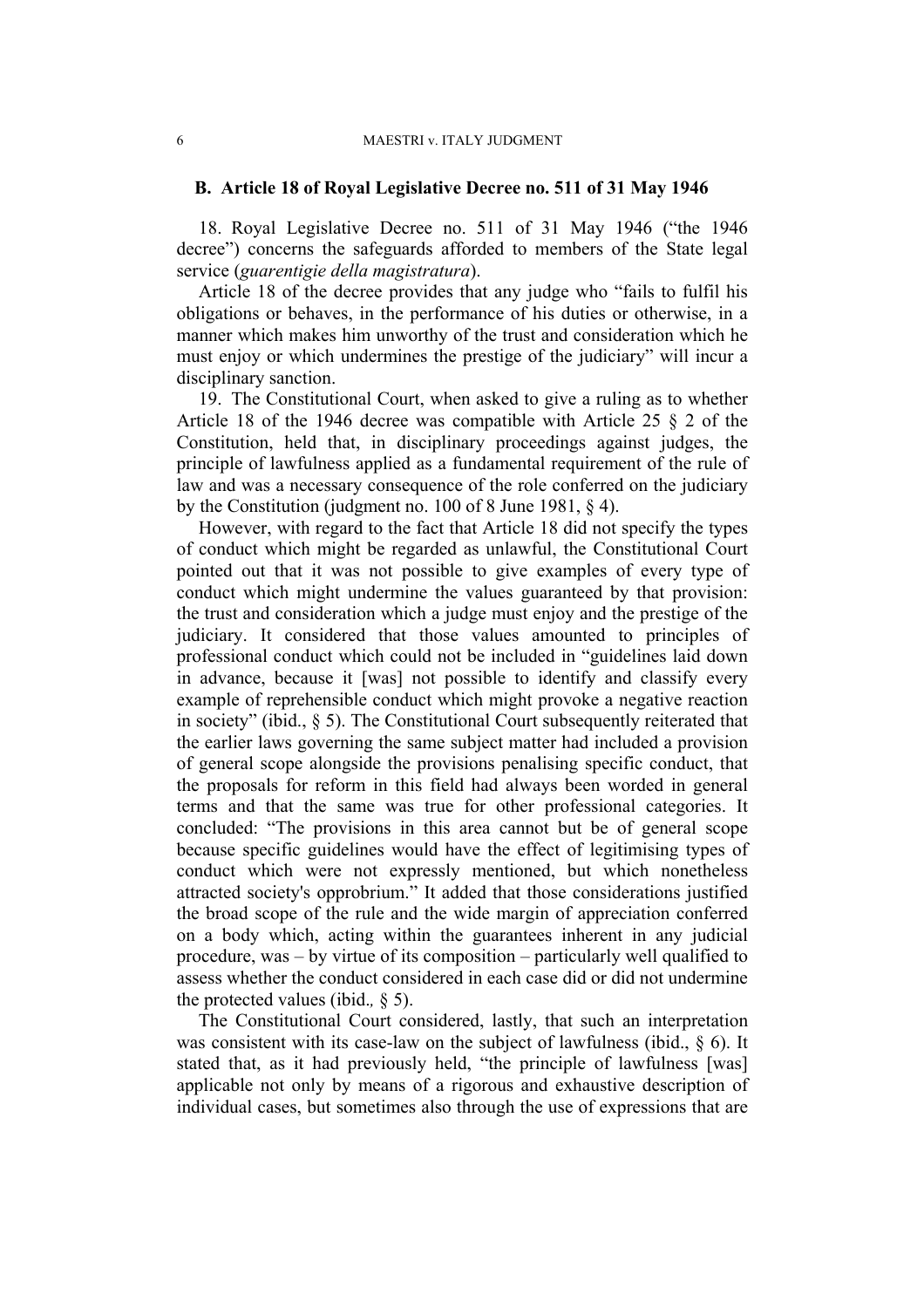sufficient to determine the rule with certainty and to ascertain whether a particular type of conduct has breached the principle".

It further held: "'open-ended' provisions which penalise unlawful types of conduct by reference to concepts based on common experience or objectively understandable ethical and social values are fully compatible with the principle of lawfulness."

The Constitutional Court added that, with regard to the provisions in issue, such interpretation criteria appeared more valid in a disciplinary context because, in comparison with criminal offences, disciplinary offences aroused less of a reaction in society and had less of an impact on the personal situation of the individual concerned, and also because the possibility of conduct undermining the protected values was greater than in the case of criminal offences.

It further stated that the reference in Article 18 to the trust and consideration which a judge must enjoy and to the prestige of the judiciary was not objectionable as those concepts could be determined according to general opinion.

Accordingly, the Constitutional Court held that the constitutional provisions in issue had not been infringed, since there had been no breach of the principles of lawfulness and of the independence of the judiciary.

#### **C. Law no. 17 of 25 January 1982**

20. Law no. 17 of 25 January 1982 contains provisions on the implementation of Article 18 of the Constitution (right of association) in respect of secret associations and on the dissolution of the "P2" lodge. Section 2 provides that membership of a secret association is a criminal offence.

With regard to civil servants, section 4 provides that disciplinary proceedings must also be brought against them before a special committee constituted according to very precise rules. However, where judges of the ordinary, administrative and military courts are concerned, jurisdiction is vested in the relevant disciplinary bodies.

#### **D. The directives of the National Council of the Judiciary**

#### *1. The directive of 22 March 1990*

21. On 22 March 1990 the National Council of the Judiciary adopted a directive after holding a debate – further to a message from the Head of State, who acts as its president – on the incompatibility of judicial office with membership of the Freemasons. The proceedings of that meeting (the debate and the text of the directive) were published in the Official Bulletin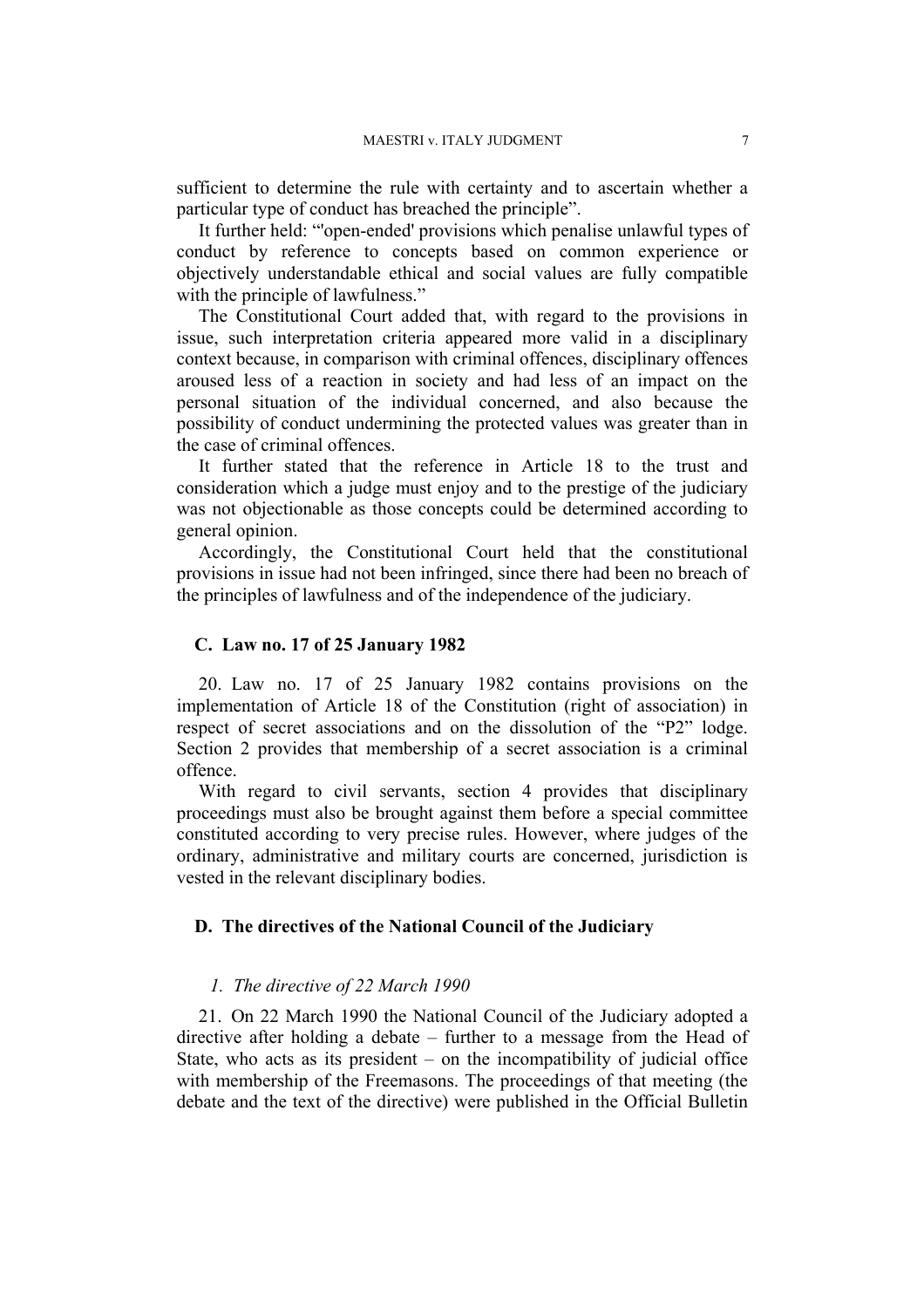(*Verbali Consiliari,* pp. 89-129) under the heading "Report on the incompatibility of judicial office with membership of the Freemasons". An introductory note states that the report was compiled by the Committee on Reform of the Judicial System. A copy of the report was sent to the President of Italy and the speakers of the Senate and the Chamber of Deputies.

According to the directive, "judges' membership of associations imposing a particularly strong hierarchical and mutual bond through the establishment, by solemn oaths, of bonds such as those required by Masonic lodges raises delicate problems as regards observance of the values enshrined in the Italian Constitution".

The National Council of the Judiciary added that it was "undoubtedly [within its] powers to verify compliance with the fundamental principle of Article 101 of the Constitution, according to which 'judges are beholden only to the law'". It continued: "this scrutiny entails ... taking care to ensure that, in discharging their duties, all judges respect – and are seen to respect – the principle of being beholden to the law alone."

The National Council of the Judiciary then referred to the Constitutional Court's judgment no. 100 of 7 May 1981, in which judges' freedom of thought had been weighed against their obligation to be impartial and independent (see paragraph 19 above).

It added: "it has to be stressed that among the types of conduct of a judge to be taken into consideration for the requirements of the exercise of the administrative activity peculiar to the Council, there is also, beyond the limit laid down by Law no. 17 of 1982 (see paragraph 20 above), the acceptance of constraints which (a) are superimposed on the obligation of loyalty to the Constitution and of impartial and independent exercise of judicial activity and (b) undermine the confidence of citizens in the judiciary by causing it to lose its credibility."

Lastly, the National Council of the Judiciary considered it necessary "to suggest to the Minister of Justice that consideration be given to the advisability of proposing restrictions on judges' freedom of association, to include a reference to all associations which – on account of their organisation and ends – entail for their members particularly strong bonds of hierarchy and solidarity".

#### *2. The directive of 14 July 1993*

22. On 14 July 1993 the National Council of the Judiciary adopted a further directive.

It stated that the question whether membership of the Freemasons was compatible with judicial office had hitherto given rise solely to considerations concerning judges' career development and access to positions of leadership. Following criticism from certain political figures, including the Italian President, to the effect that such an approach was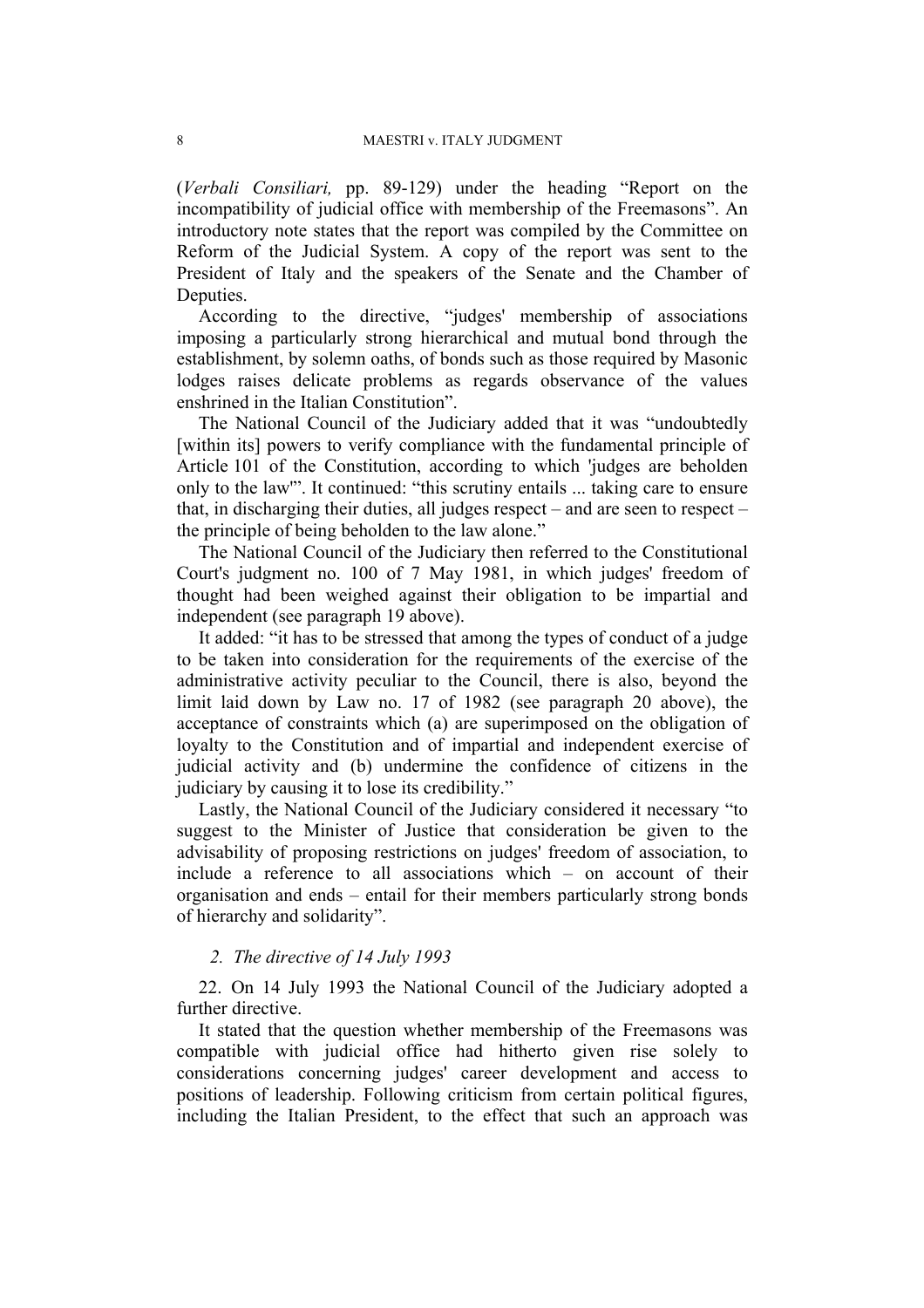unconstitutional, it had proved necessary to clarify the matter from a legal point of view.

Referring to judges' duties of loyalty and obedience, and having pointed out that the freedom of association for the purpose of professing Masonic ideas was not being called into question on a general level, the National Council of the Judiciary emphasised, however, that the performance of judicial duties was incompatible with membership of the Freemasons in Italy on account of the association's secret nature and the means of action and aims of the country's Masonic lodges.

#### THE LAW

#### I. THE APPLICANT'S COMPLAINTS

23. Relying on Articles 9, 10 and 11 of the Convention, the applicant alleged a violation of his right to freedom of thought, conscience and religion, his right to freedom of expression and his right to freedom of peaceful assembly and association.

24. The Court considers that the applicant's complaints fall most naturally within the scope of Article 11 of the Convention. Accordingly, it will consider them under that provision only.

#### II. ALLEGED VIOLATION OF ARTICLE 11 OF THE CONVENTION

25. The applicant complained that the decision by the National Council of the Judiciary, upheld by the Court of Cassation, to impose a disciplinary sanction on him in the form of a reprimand for being a Freemason had infringed his right to freedom of assembly and association. He relied on Article 11 of the Convention, which provides:

"1. Everyone has the right to freedom of peaceful assembly and to freedom of association with others, including the right to form and to join trade unions for the protection of his interests.

2. No restrictions shall be placed on the exercise of these rights other than such as are prescribed by law and are necessary in a democratic society in the interests of national security or public safety, for the prevention of disorder or crime, for the protection of health or morals or for the protection of the rights and freedoms of others. This Article shall not prevent the imposition of lawful restrictions on the exercise of these rights by members of the armed forces, of the police or of the administration of the State."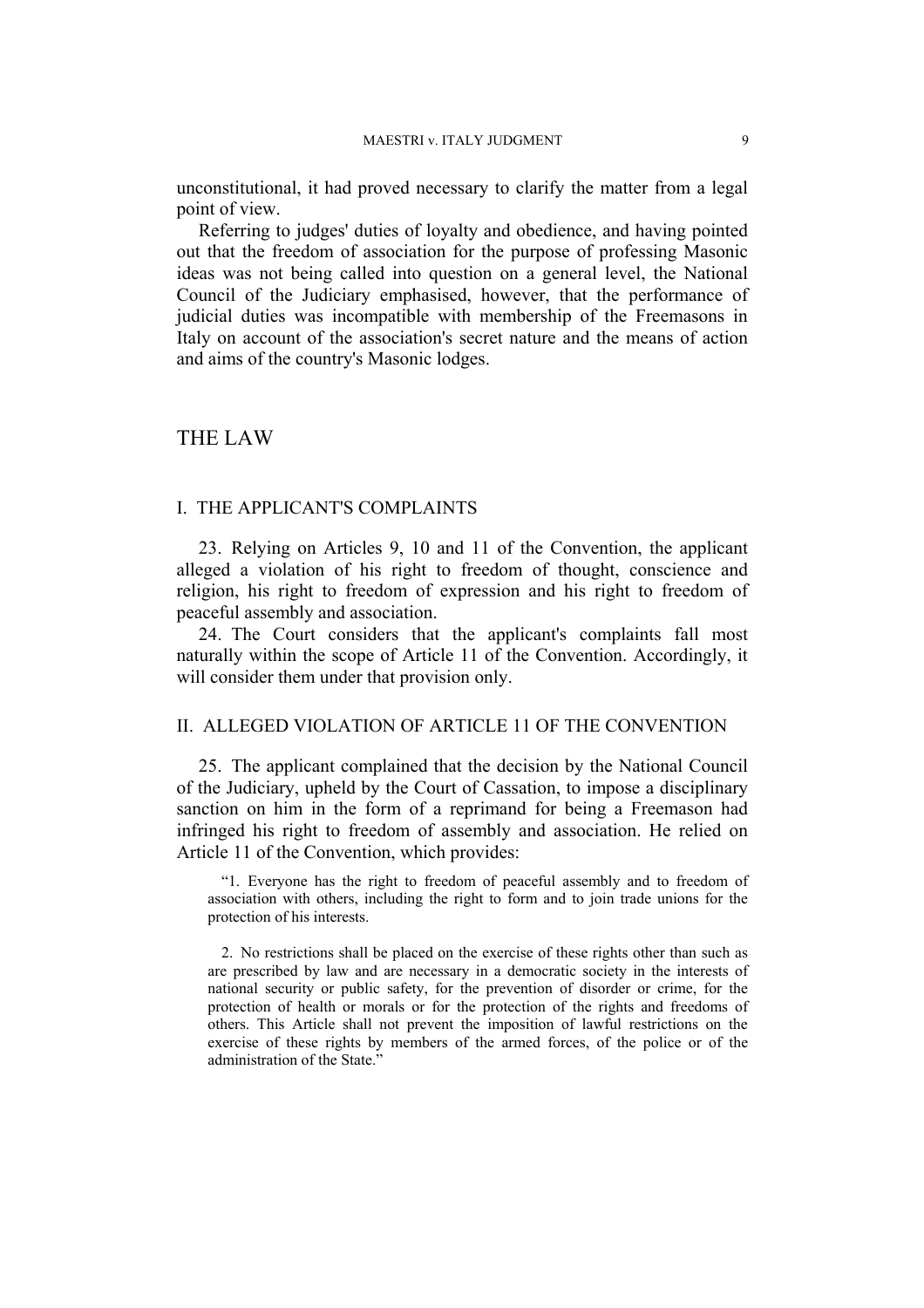#### **A. Whether there was interference**

26. The Court considers that there was interference with the applicant's right to freedom of association as guaranteed by Article 11 of the Convention. The Government did not dispute this.

27. In order to be compatible with Article 11, such interference must satisfy three conditions. It must be "prescribed by law", pursue one or more legitimate aims under paragraph 2 and be "necessary in a democratic society" for the achievement of the aim or aims.

#### **B. Whether the interference was "prescribed by law"**

#### *1. The parties' submissions*

#### **(a) The applicant**

28. The applicant asserted that there were no laws in Italy prohibiting judges from being members of the Freemasons, a political party, a trade union or a church. He considered that Article 18 of Royal Legislative Decree no. 511 of 1946 was obsolete and served a purely formal purpose in that it did not specify the types of conduct and action that were prohibited for judges but merely conferred power on the National Council of the Judiciary to determine which types of conduct and action were concerned.

He further submitted that the only associations prohibited by the Italian Constitution were secret ones and those which pursued political aims by means of military organisations. He argued that Freemasonry was not a secret association, but rather a private association like other Italian associations such as political parties and trade unions; however, lists of such associations' members were not made public, contrary to the practice adopted by the Freemasons. Moreover, Freemasonry was not a paramilitary organisation and pursued purely cultural, humanitarian and philanthropic aims.

#### **(b) The Government**

29. Relying on the *N.F. v. Italy* judgment (no. 37119/97, §§ 14-19 and 27, ECHR 2001-IX), the Government observed that the Court had already found in a similar case that domestic law provided a "sufficient and accessible legal basis" for the interference complained of, namely Article 18 of the 1946 decree (ibid., § 27).

Turning to the quality of the law, the Government argued that, with regard to the condition of foreseeability, all the rules existing in Italian law, namely the relevant provisions of the Constitution, Article 18 of the 1946 decree and the two directives issued by the National Council of the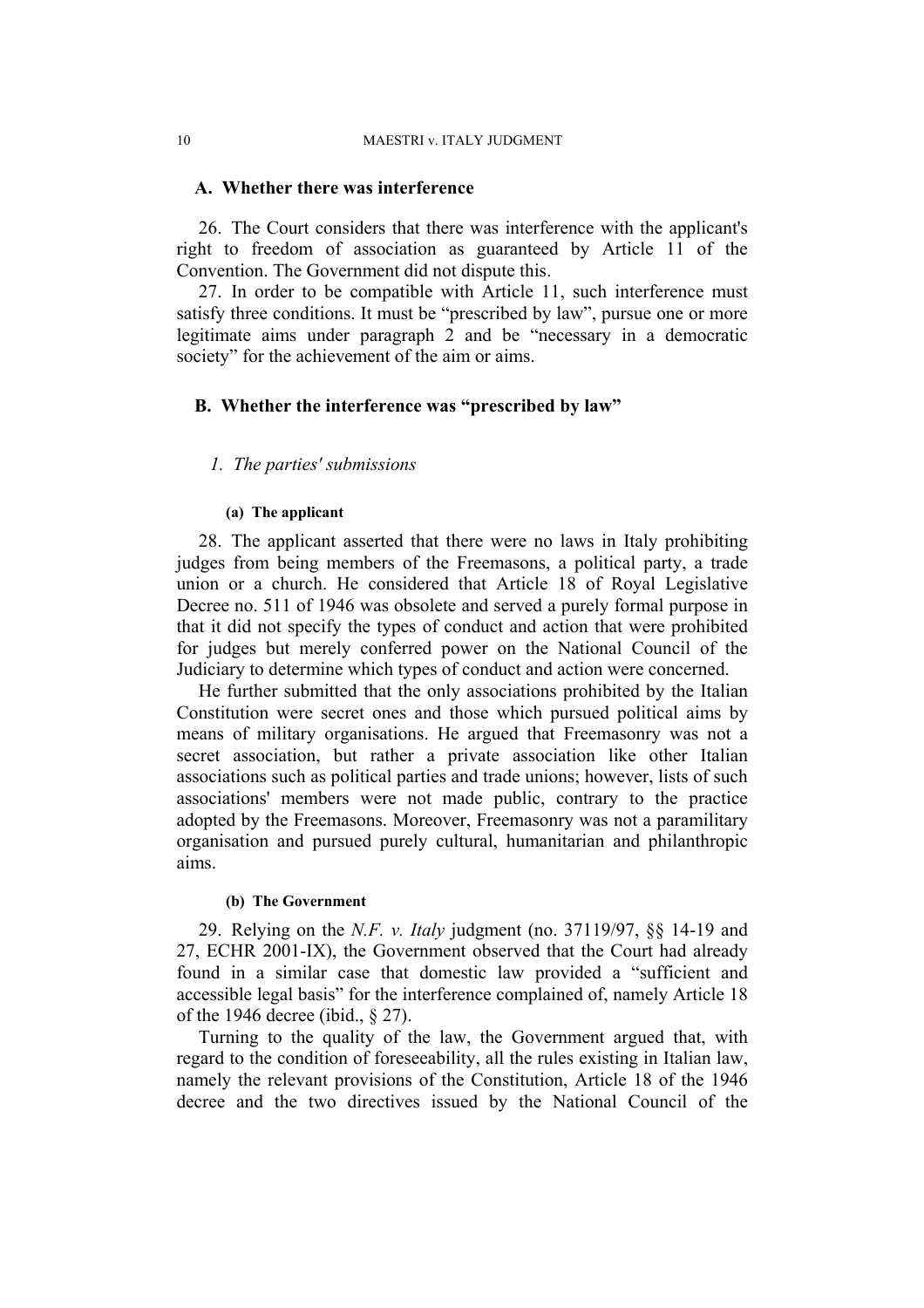Judiciary, constituted a clear legislative framework with foreseeable effect, particularly on account of the "personal status" of those to whom they were addressed and the field they covered.

#### *2. The Court's assessment*

30. The Court notes that it has already had occasion to rule on whether the enforcement of a disciplinary sanction imposed on a judge, on the basis of Article 18 of the 1946 decree, for belonging to the Freemasons is compatible with Article 11 of the Convention (see the *N.F. v. Italy* judgment cited above). In that judgment the Court found that the disciplinary sanction had had a basis in Italian law  $(\S 27)$  and that the "law" on which it was based had been accessible (§ 28). However, it considered that the condition of foreseeability had not been satisfied (§§ 29-34).

The Court reiterates that the expressions "prescribed by law" and "in accordance with the law" in Articles 8 to 11 of the Convention not only require that the impugned measure should have some basis in domestic law, but also refer to the quality of the law in question. The law should be accessible to the persons concerned and formulated with sufficient precision to enable them – if need be, with appropriate advice – to foresee, to a degree that is reasonable in the circumstances, the consequences which a given action may entail (see Sunday Times *v. the United Kingdom (no. 1)*, judgment of 26 April 1979, Series A no. 30, p. 31, § 49; *Larissis and Others v. Greece*, judgment of 24 February 1998, *Reports of Judgments and Decisions* 1998-I, p. 378, § 40; *Hashman and Harrup v. the United Kingdom* [GC], no. 25594/94, § 31, ECHR 1999-VIII; and *Metropolitan Church of Bessarabia and Others v. Moldova*, no. 45701/99, ECHR 2001-XII).

For domestic law to meet these requirements, it must afford a measure of legal protection against arbitrary interferences by public authorities with the rights guaranteed by the Convention. In matters affecting fundamental rights it would be contrary to the rule of law, one of the basic principles of a democratic society enshrined in the Convention, for a legal discretion granted to the executive to be expressed in terms of an unfettered power. Consequently, the law must indicate with sufficient clarity the scope of any such discretion and the manner of its exercise (see *Hasan and Chaush v. Bulgaria* [GC], no. 30985/96, § 84, ECHR 2000-XI, and *N.F.*, cited above, § 29).

The level of precision required of domestic legislation – which cannot in any case provide for every eventuality – depends to a considerable degree on the content of the instrument in question, the field it is designed to cover and the number and status of those to whom it is addressed (see *Hashman and Harrup*, cited above, § 31).

31. In the instant case, the Court notes that Article 18 of the 1946 decree, construed in the light of Law no. 17 of 1982 and the 1990 directive,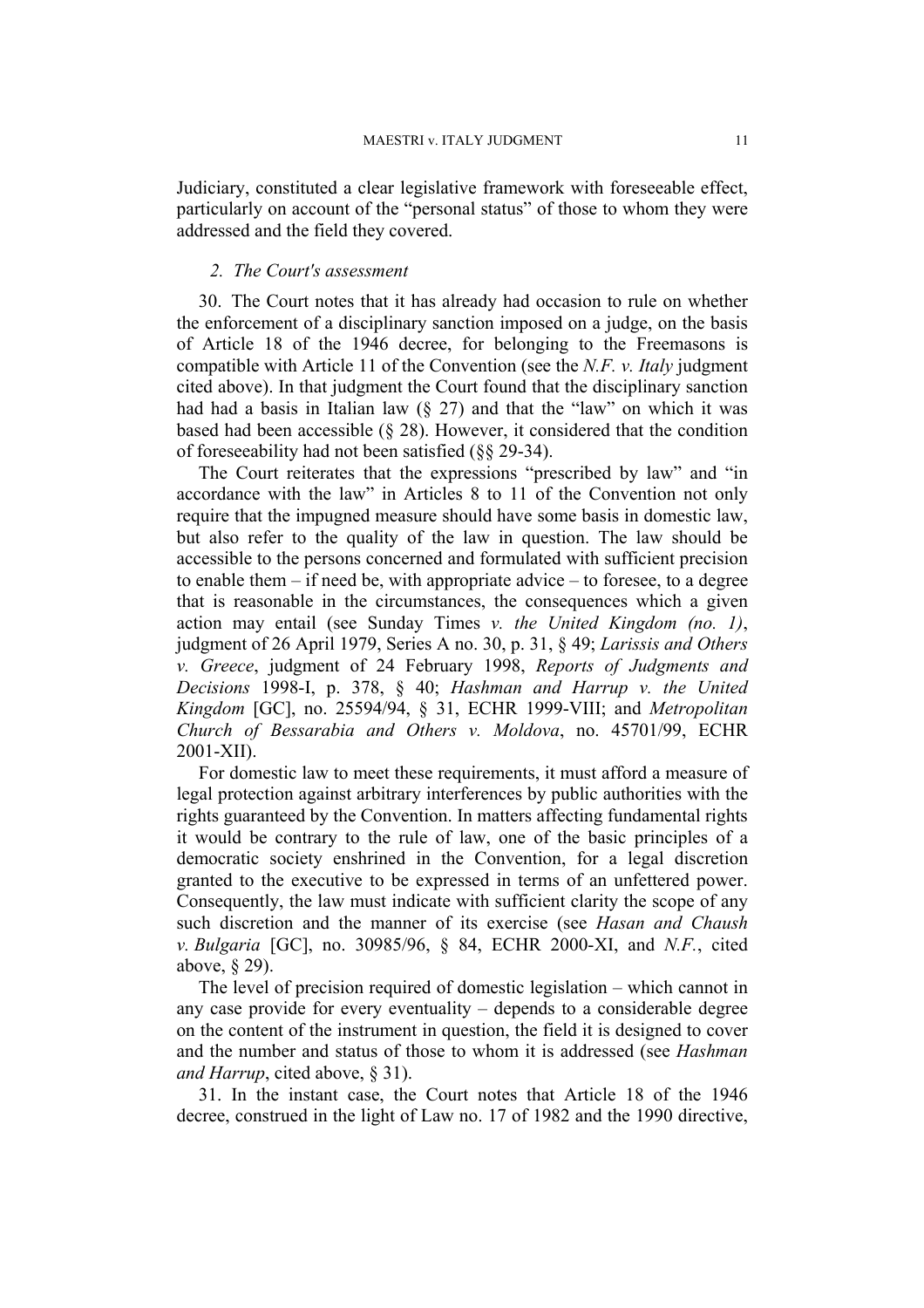was the legal provision used as the basis for the sanction imposed on the applicant. It therefore concludes that the disciplinary measure had a basis in domestic law.

32. The Court must next determine whether, in the light of the particular circumstances of the case, the condition relating to the quality of the law was also satisfied. It must therefore ascertain whether the law was accessible and foreseeable as to its effects.

33. As regards accessibility, the Court observes that Article 18 of the 1946 decree satisfied that condition because it was public and, moreover, readily accessible to the applicant on account of his profession. The fact that both the disciplinary section of the National Council of the Judiciary and the Court of Cassation also referred in their reasoning to the 1993 directive, which was issued after the material events, is irrelevant. Article 18 and the first directive adopted by the National Council of the Judiciary in themselves constituted provisions that satisfied the condition of accessibility (see, *mutatis mutandis*, *Autronic AG v. Switzerland*, judgment of 22 May 1990, Series A no. 178, p. 25, § 57).

34. As regards foreseeability, the Court must determine whether domestic legislation laid down with sufficient precision the conditions in which a judge should refrain from joining the Freemasons. In this connection, regard should also be had to the particular requirements of disciplinary regulations.

35. The Court notes, firstly, that Article 18 of the 1946 decree does not define whether and how a judge can exercise his or her freedom of association. Furthermore, while holding that Article 18 was compatible with the Italian Constitution, the Constitutional Court noted that that provision was of general scope (see paragraph 19 above).

36. The Court considers that, in the applicant's case, a distinction should be made between two periods: the period from 1981, when he joined the Freemasons, to 22 March 1990, when the National Council of the Judiciary adopted its first directive, and the period between that date and March 1993, when the applicant left the Freemasons. The directive adopted by the National Council of the Judiciary in 1990 stated that a judge's membership of lawful associations which, like the Freemasons, were governed by specific rules of conduct could be problematical for him or her (see paragraph 21 above).

37. With regard to the first period, the Court considers that Article 18 on its own did not contain sufficient information to satisfy the condition of foreseeability. The fact that Italy passed a law in 1982 on the right of association – which also ordered the dissolution of the secret P2 lodge (see paragraph 20 above) and prohibited membership of secret associations – could not have enabled the applicant to foresee that a judge's membership of a legal Masonic lodge could give rise to a disciplinary issue.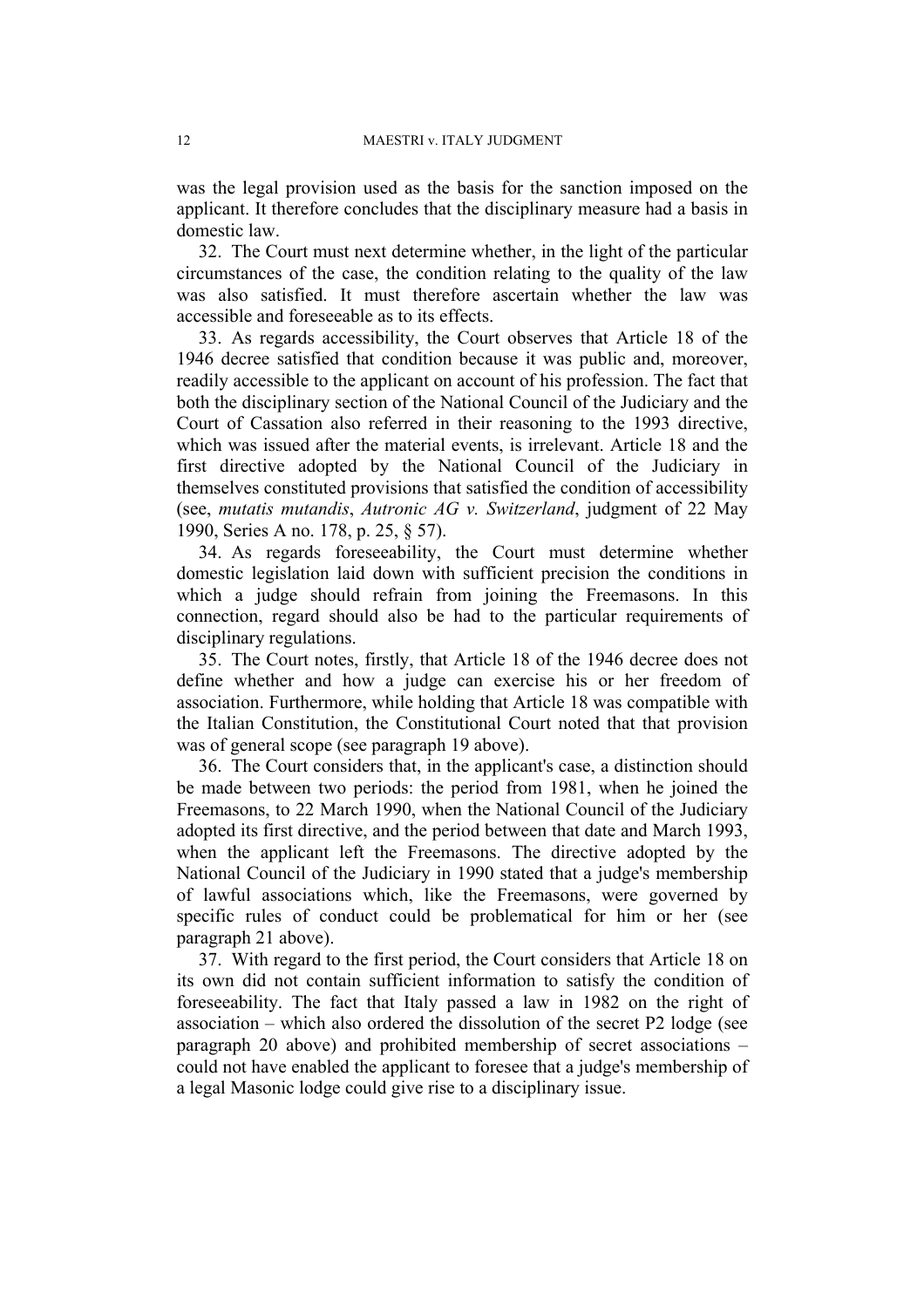38. With regard to the second period, the Court must determine whether Article 18, combined with the 1990 directive (see paragraph 21 above), supports the proposition that the sanction in question was foreseeable.

39. It notes in that connection that the directive in question was issued in the context of an examination of the specific question of judges' membership of the Freemasons. Furthermore, the title of the report was clear: "Report on the incompatibility of judicial office with membership of the Freemasons."

However, although the title was unambiguous and the directive was primarily concerned with membership of the Freemasons, the debate held on 22 March 1990 before the National Council of the Judiciary sought to formulate, rather than solve, a problem.

That is demonstrated by the fact that the directive was adopted after the major debate in Italy on the unlawfulness of the secret P2 lodge. Furthermore, the directive merely stated: "Naturally, members of the judiciary are prohibited by law from joining the associations proscribed by Law no. 17 of 1982." With regard to other associations, the directive contained the following passage: "the [National] Council [of the Judiciary] considers it necessary to suggest to the Minister of Justice that consideration be given to the advisability of proposing restrictions on judges' freedom of association, to include a reference to all associations which – on account of their organisation and ends – entail for their members particularly strong bonds of hierarchy and solidarity" (see paragraph 21 above).

40. Lastly, the Court considers it important to emphasise that the debate of 22 March 1990 did not take place in the context of disciplinary supervision of judges, as was the case for the directive of 14 July 1993, but in the context of their career progression (see paragraph 22 above). It is therefore clear from an overall examination of the debate that the National Council of the Judiciary was questioning whether it was advisable for a judge to be a Freemason, but there was no indication in the debate that membership of the Freemasons could constitute a disciplinary offence in every case.

41. Accordingly, the wording of the directive of 22 March 1990 was not sufficiently clear to enable the applicant, who, being a judge, was nonetheless informed and well-versed in the law, to realise – even in the light of the preceding debate and of developments since 1982 – that his membership of a Masonic lodge could lead to sanctions being imposed on him.

The Court's assessment is confirmed by the fact that the National Council of the Judiciary itself felt the need to come back to the issue on 14 July 1993 (see paragraph 22 above) and state in clear terms that the exercise of judicial functions was incompatible with membership of the Freemasons.

42. That being so, the Court concludes that the condition of foreseeability was not satisfied in respect of the period after March 1990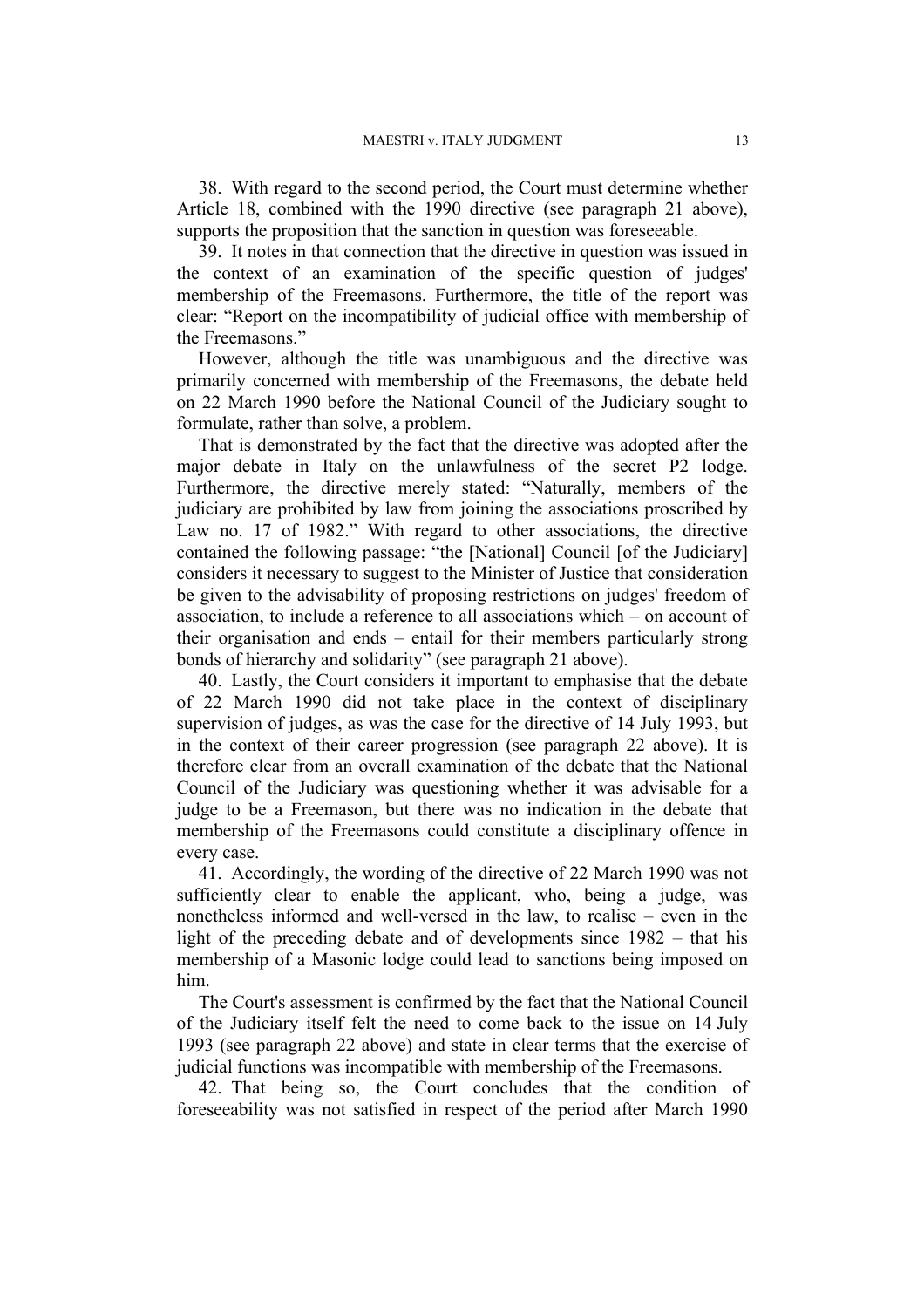either and that, accordingly, the interference was not prescribed by law. There has therefore been a violation of Article 11 of the Convention.

#### **C. Compliance with the other requirements in paragraph 2**

43. Having reached the conclusion that the interference was not prescribed by law, the Court does not consider it necessary to ascertain whether the other requirements of paragraph 2 of Article 11 were complied with in the instant case – namely, whether the interference pursued a legitimate aim and whether it was necessary in a democratic society.

#### III. APPLICATION OF ARTICLE 41 OF THE CONVENTION

#### 44. Article 41 of the Convention provides:

"If the Court finds that there has been a violation of the Convention or the Protocols thereto, and if the internal law of the High Contracting Party concerned allows only partial reparation to be made, the Court shall, if necessary, afford just satisfaction to the injured party."

#### **A. Damage**

45. In his claims submitted under Rule 60 of the Rules of Court the applicant asked the Court to order the respondent Government to put an end to the violations found by taking any measures available at national level. On the basis of Recommendation no. R (2000) 2 of the Committee of Ministers to the member States on the re-examination or reopening of certain cases at domestic level following judgments of the European Court of Human Rights (adopted by the Committee of Ministers on 19 January 2000 at the 694th meeting of the Ministers' Deputies), the applicant sought the reopening of the disciplinary proceedings. He argued that the Court's judgment was to be regarded as a "new fact" which, under Article 37 § 6 of the 1946 decree, entitled him to apply for those proceedings to be reopened.

During the oral proceedings the applicant also sought an award for nonpecuniary damage. He stated, however, that he was not seeking financial gain but, rather, a moral victory which would dispel any doubts as to whether his membership of the Freemasons had been lawful. He left it to the Court's discretion to determine the amount.

46. The Government observed that the applicant's claim for nonpecuniary damage had been submitted for the first time at the hearing on 25 June 2003. They considered, however, that a finding of a violation would constitute sufficient just satisfaction under that head.

They further submitted that the applicant had not proved that he had sustained any such damage.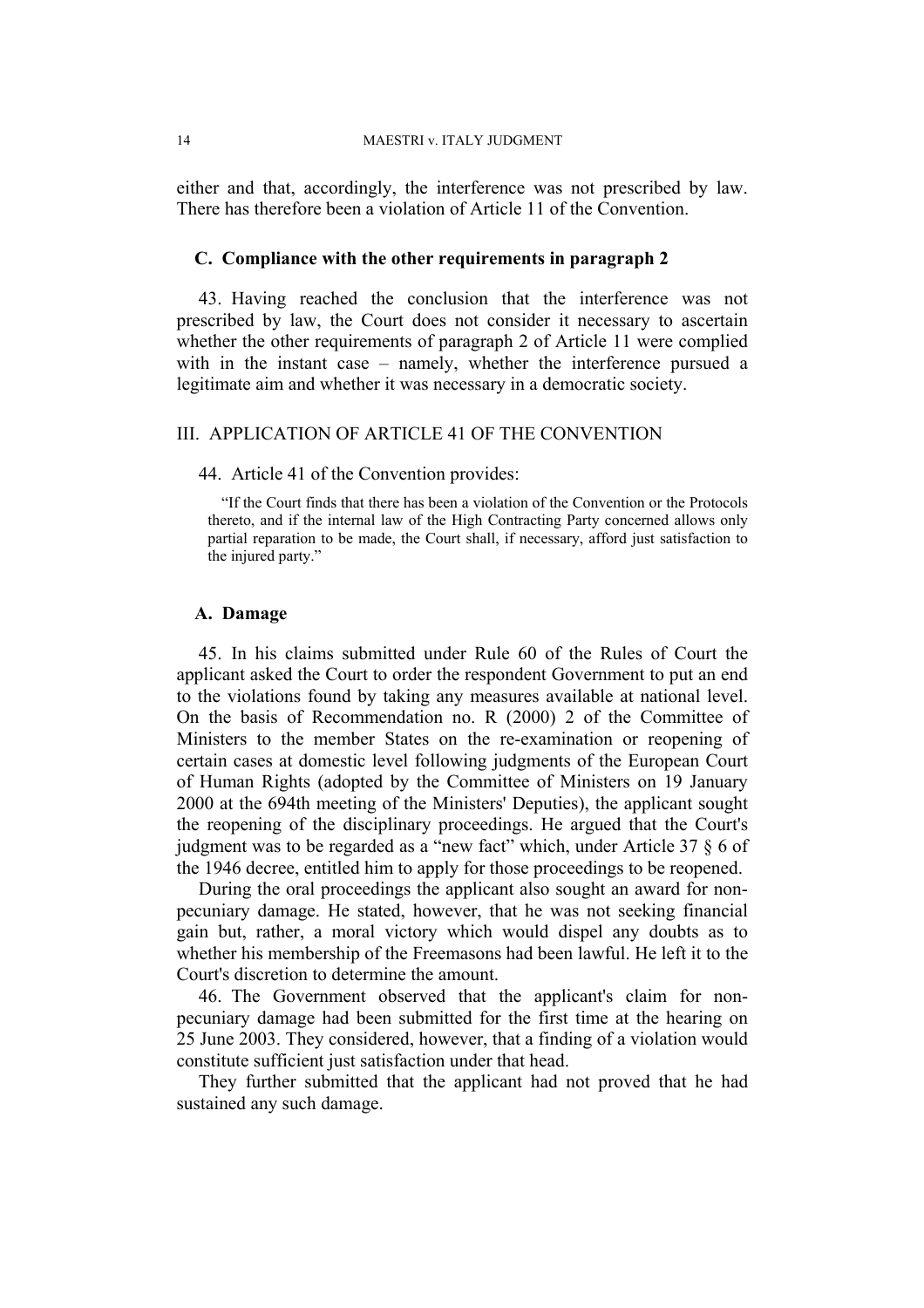47. The Court reiterates that, in the context of the execution of judgments in accordance with Article 46 of the Convention, a judgment in which it finds a breach imposes on the respondent State a legal obligation under that provision to put an end to the breach and make reparation for its consequences in such a way as to restore as far as possible the situation existing before the breach. If, on the other hand, national law does not allow – or allows only partial – reparation to be made for the consequences of the breach, Article 41 empowers the Court to afford the injured party such satisfaction as appears to it to be appropriate. It follows, *inter alia*, that a judgment in which the Court finds a violation of the Convention or its Protocols imposes on the respondent State a legal obligation not just to pay those concerned the sums awarded by way of just satisfaction, but also to choose, subject to supervision by the Committee of Ministers, the general and/or, if appropriate, individual measures to be adopted in its domestic legal order to put an end to the violation found by the Court and to redress so far as possible the effects (see *Scozzari and Giunta v. Italy* [GC], nos. 39221/98 and 41963/98, § 249, ECHR 2000-VIII, and *Pisano v. Italy*  [GC] (striking out), no. 36732/97, § 43, 24 October 2002).

Furthermore, it follows from the Convention, and from Article 1 in particular, that in ratifying the Convention the Contracting States undertake to ensure that their domestic legislation is compatible with it. Consequently, it is for the respondent State to remove any obstacles in its domestic legal system that might prevent the applicant's situation from being adequately redressed.

In the instant case, it is for the Italian Government to take appropriate measures to redress the effects of any past or future damage to the applicant's career as a result of the disciplinary sanction against him which the Court has found to be in breach of the Convention.

48. The Court notes that the applicant did not submit a quantified claim for non-pecuniary damage. At the hearing on 25 June 2003, however, he left the matter to the Court's discretion. The Court considers that the applicant must have sustained damage on account of the psychological and mental suffering caused by the imposition and enforcement of the disciplinary sanction against him. Making its assessment on an equitable basis, as required by Article 41 of the Convention, the Court awards the applicant the sum of 10,000 euros (EUR) under this head.

#### **B. Costs and expenses**

49. The applicant sought reimbursement of the costs incurred in the disciplinary proceedings, namely EUR 8,500, and of the expenses incurred in the proceedings before the Court, which he put at EUR 12,000.

50. The Government left the matter to the Court's discretion.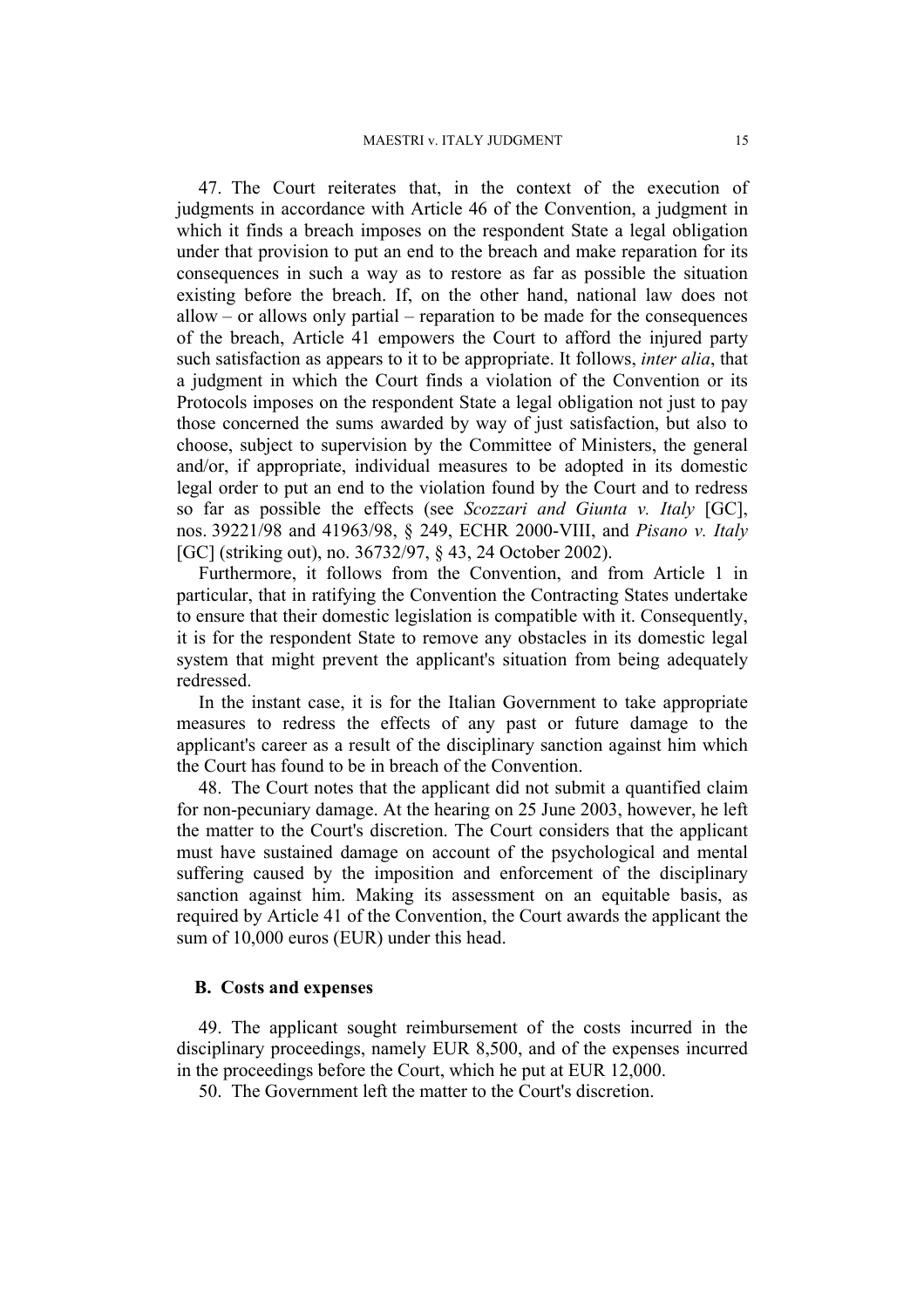51. As regards the proceedings before the domestic courts, the Court observes that they were instituted with a view to redressing the grievance that led to its finding of a violation.

Making its assessment on an equitable basis, as required by Article 41 of the Convention, the Court, having regard to the work incontestably performed by his lawyer during the written and oral stages of the proceedings, awards the applicant EUR 4,000, a similar amount to that awarded to the applicant in *N.F. v. Italy* (see paragraph 47 of that judgment).

As regards the costs incurred in the proceedings before it, the Court notes that the Chamber to which the case was initially allocated relinquished jurisdiction in favour of the Grand Chamber (Rule 72). It therefore considers it reasonable to award the applicant the sum of EUR 10,000.

#### **C. Default interest**

52. The Court considers it appropriate that the default interest should be based on the marginal lending rate of the European Central Bank, to which should be added three percentage points.

### FOR THESE REASONS, THE COURT

- 1. *Holds* by eleven votes to six that there has been a violation of Article 11 of the Convention;
- 2. *Holds* by eleven votes to six

(a) that the respondent State is to pay the applicant, within three months, the following amounts:

(i) EUR 10,000 (ten thousand euros) in respect of non-pecuniary damage;

(ii) EUR 14,000 (fourteen thousand euros) in respect of costs and expenses;

(iii) any tax that may be chargeable on the above amounts;

(b) that from the expiry of the above-mentioned three months until settlement simple interest shall be payable on the above amounts at a rate equal to the marginal lending rate of the European Central Bank during the default period plus three percentage points;

3. *Dismisses* unanimously the remainder of the applicant's claim for just satisfaction.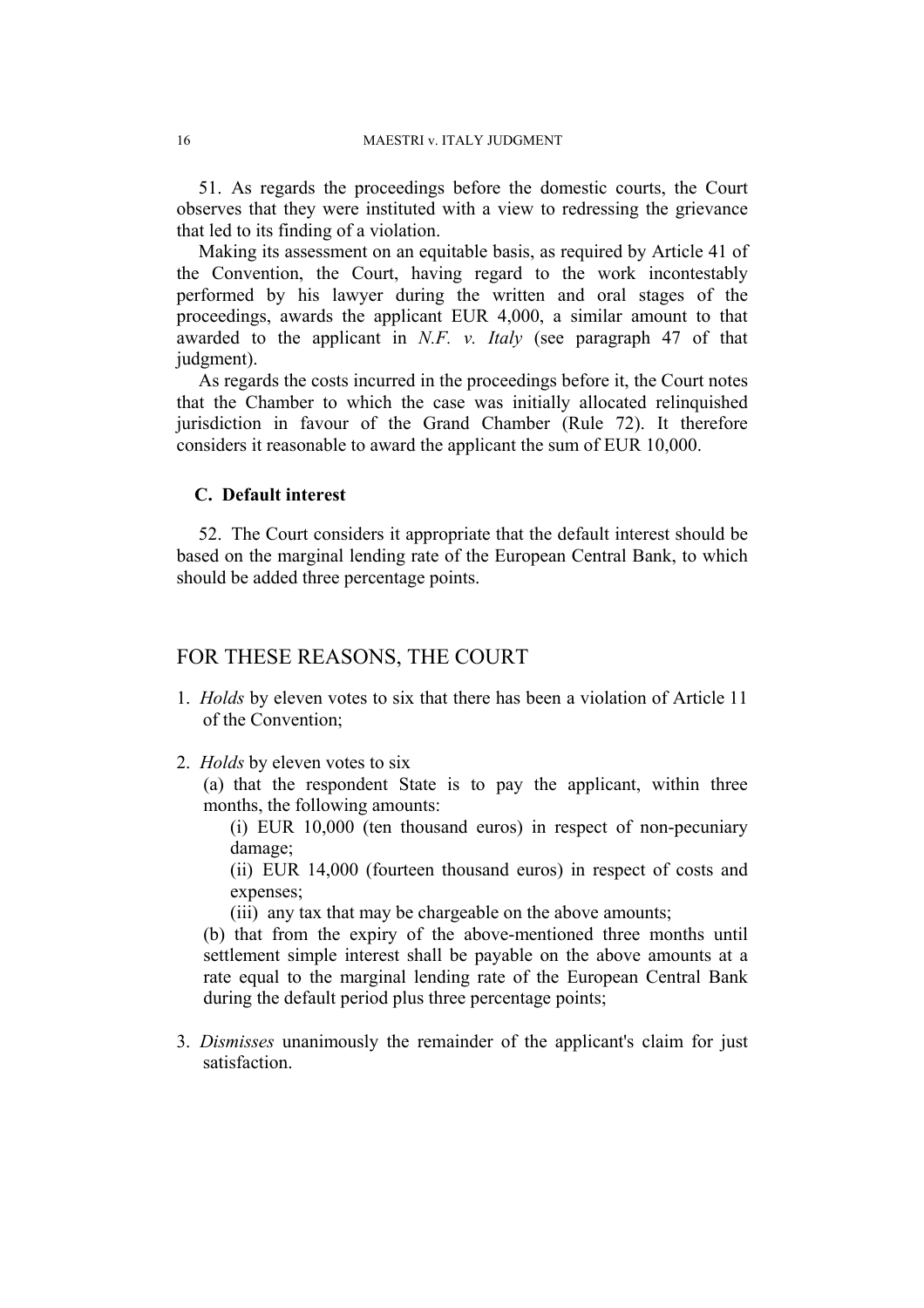Done in English and in French, and delivered at a public hearing in the Human Rights Building, Strasbourg, on 17 February 2004.

> Luzius WILDHABER President

 Paul MAHONEY Registrar

In accordance with Article 45 § 2 of the Convention and Rule 74 § 2 of the Rules of Court, the following dissenting opinions are annexed to this judgment:

(a) joint dissenting opinion of Mr Bonello, Mrs Strážnická, Mr Bîrsan, Mr Jungwiert and Mrs del Tufo;

(b) dissenting opinion of Mr Loucaides joined by Mr Bîrsan.

L.W. P.J.M.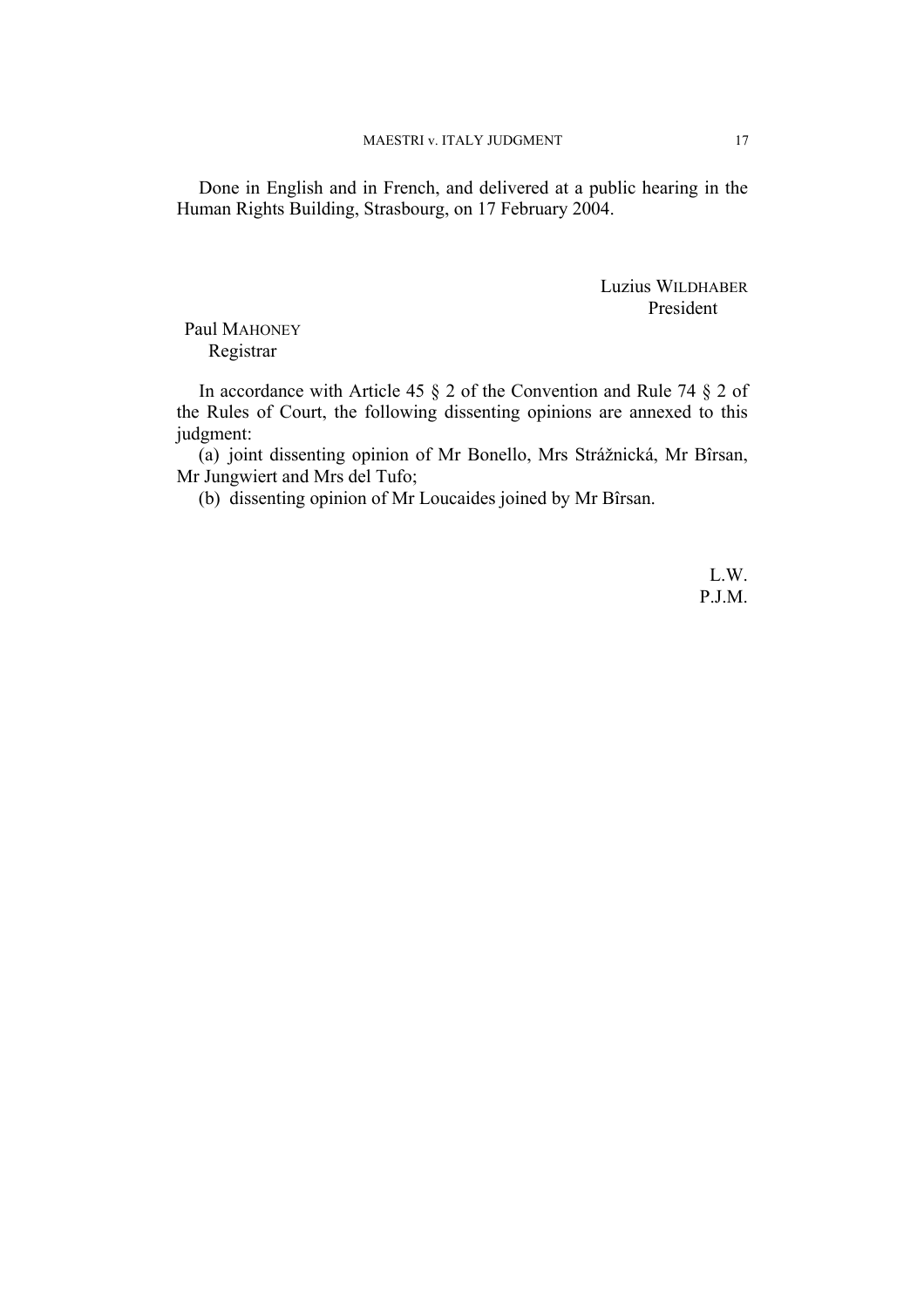# JOINT DISSENTING OPINION OF JUDGES BONELLO, STRÁŽNICKÁ, BÎRSAN, JUNGWIERT AND DEL TUFO

1. We disagree with the majority's finding that the State's interference with the applicant's enjoyment of his rights under Article 11 was "not prescribed by law" in so far as that interference lacked the element of foreseeability [See paragraph 42 of the judgment].

2. It is our view that the applicant, a magistrate presumed to be versed in the law, knew, or reasonably ought to have known, that enrolling in an Italian Masonic lodge would have attracted disciplinary sanctions. There were compelling and inescapable pointers scattered throughout the Italian legal system that should have left no doubt in his mind as to the incompatibility of membership of the Italian Freemasons with the exercise of judicial functions.

3. The majority concluded that none of the measures current in Italy before 1993, including the directive approved by the National Council of the Judiciary on 22 March 1990, were "sufficiently clear" to forewarn the applicant of disciplinary sanctions in the event of his joining a Masonic lodge. To reach this inference the majority were repeatedly compelled to disregard the Court's (and the Commission's) long-standing case-law and the abundant harvest of factual findings on record.

#### **The interference**

4. It is important to emphasise at the outset that the applicant himself *never* claimed in his defence before the Italian courts that he could not have foreseen that membership of a Masonic lodge was incompatible, pursuant to Italian norms, with the exercise of his judicial functions. *It was only as a last resort before this Court that he discovered the non-foreseeability of the prohibition*. In the Italian courts he relied exclusively on a defence that, as a matter of fact, he was unaware of the prohibition on judges joining the Freemasons and, in law, that the ban was in breach of his freedom of association guaranteed by the Constitution, and also that insufficient reasons had been given for the penalty imposed on him [See paragraph 14].

5. In other words, the applicant always *accepted* that the Italian system contained norms prohibiting judges from joining the Freemasons, but claimed that these norms were in violation of his fundamental right of freedom of association and that insufficient reasons had been given for the sanction against him. He never asserted in the domestic fora that he could not have foreseen from the existing norms that membership of the Freemasons could lead to disciplinary sanctions.

#### **Who is the best interpreter of domestic law?**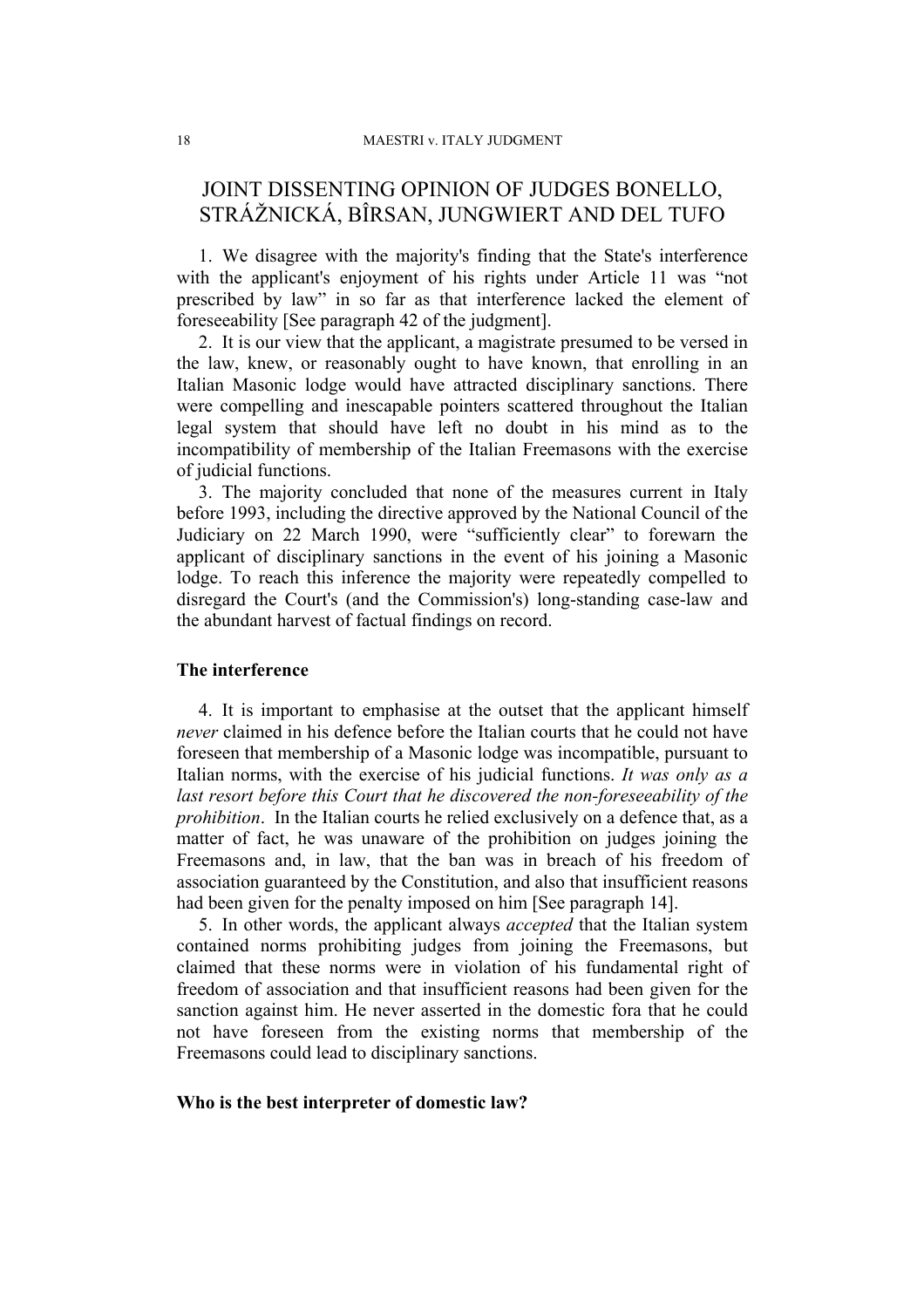6. The various national adjudicating authorities which were called upon to determine the issue, or to try the applicant, had absolutely no misgivings in finding in the 1990 directive to the judiciary on Freemasonry, and in the norms which preceded it, a sufficiently clear and foreseeable legal basis on which to establish that by enrolling in the Freemasons he had infringed his judicial duties.

Thus, relying on a 1981 judgment of the Constitutional Court [No. 100 of 8 June 1981], the National Council of the Judiciary (the highest body that regulates the conduct of the judiciary), in its decision of 10 October 1995 in the applicant's case, found that the Italian legal system contained a sufficient and clear legal basis for the ban on judges joining the Freemasons [See paragraph 13 of the judgment]. Similarly, on 20 December 1996 the Court of Cassation, on an appeal by the applicant, confirmed the existence of a clear legal basis for the ban [See paragraph 15].

7. According to the Court's case-law, the national adjudicating authorities are the natural interpreters of domestic law. "The Court would recall that it is primarily for the national authorities, notably the courts, to resolve problems of interpretation of domestic legislation, the Court's role being confined to deciding whether the effects of that interpretation are compatible with the Convention." [See *Waite and Kennedy v. Germany* [GC], no. 26083/94, § 54, ECHR 1999-I, and *Gorzelik and Others v. Poland* [GC], no. 44158/98, § 100, 17 February 2004 (same date as the present judgment)] On norms which could be deemed to have been drafted with insufficient precision, the Court has stressed that "it is primarily for the national authorities to interpret and apply domestic law" [See *Vogt v. Germany*, judgment of 26 September 1995, Series A no. 323, p. 24, § 48] when a question arises whether a particular norm is sufficiently clear and foreseeable.

The Court has also added that it regards the courts of first instance and appeal as being the most qualified for the task of construing and applying domestic law [See *Gitonas and Others v. Greece*, judgment of 1 July 1997, *Reports of Judgments and Decisions* 1997-IV, p. 1235, § 44].

It is thus clear that, at least to date, the Court has declined to interpret domestic law and has taken the domestic courts' interpretation to be correct and binding. The Court only exceptionally interferes, but not in reinterpreting domestic law; its intervention is limited to enquiring whether domestic law, *as established by the national authorities*, is compatible with the Convention.

8. In view of this well-established case-law, it is a matter of notable concern that the majority elected to disregard the unanimous interpretation of Italian law repeatedly made by the highest Italian adjudicating authorities about the sufficiency of the legal basis in this particular case, and found it expedient to second-guess the consistent and unanimous legal assessment made by the Italian courts.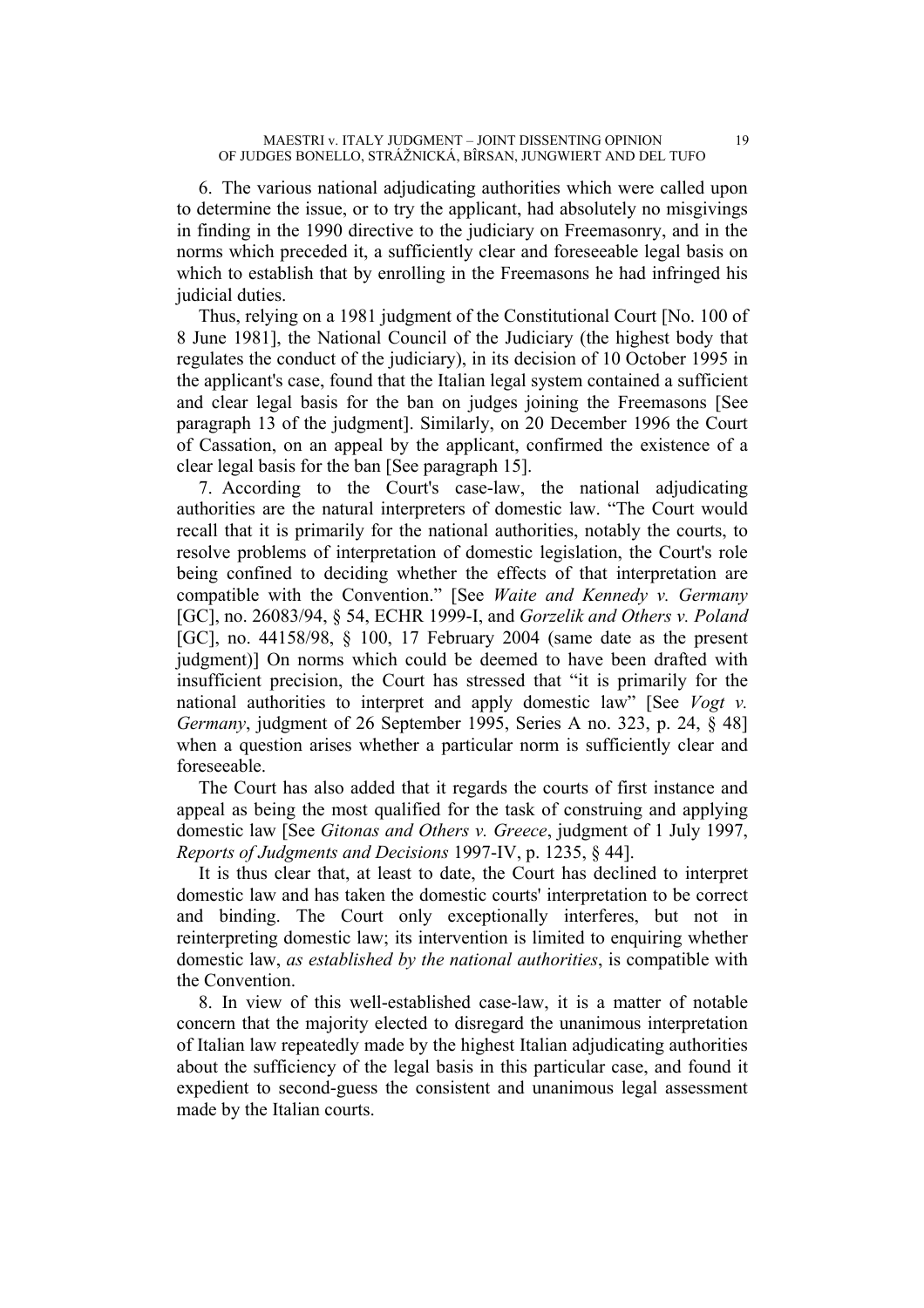20 MAESTRI v. ITALY JUDGMENT – JOINT DISSENTING OPINION OF JUDGES BONELLO, STRÁŽNICKÁ, BÎRSAN, JUNGWIERT AND DEL TUFO

9. In our view, the judgment of the majority has totally pushed aside the principle of subsidiarity (and also those of the "fourth-instance" doctrine and the margin of appreciation), so fundamental to the proper application of the Convention.

#### **Specific historical and social context in Italy**

10. In our view it is important from the outset to recall very briefly some facts that deeply affected Italian Freemasonry from the 1970s onwards: the detection of P2, a secret and deviant Masonic lodge; the Licio Gelli affair; the suspicion that some Masonic lodges were implicated in subversive plots to overthrow Italian democracy; the Gladio affair; and indications that part of Italian Freemasonry had close links with the Mafia, terrorism and organised crime. The report by the Parliamentary Commission of Inquiry on the P2 lodge, transmitted by President Tina Anselmi in 1984, should be kept in mind, too, as should, *inter alia,* the fact that a Grand Master of the Grande Oriente of Italy left the association and founded a new observance in consequence of the disreputable situation Italian Freemasonry was in, and the fact that, for the same reasons, British Freemasonry formally decided to withhold recognition of the Grande Oriente (the official Masonic association) of Italy and banned its affiliates from having connections with their Italian brothers.

It is against this social and historical background that the events at issue took place, and that the applicant remained affiliated to the Freemasons.

#### **Legal basis of the interference**

11. Concerning the legal context in the light of which the facts should be evaluated, we observe the following.

#### *(a) The Italian Constitution*

As the Court's judgment points out, the Constitution of the Italian Republic enshrines:

(i) the principle of free association for individuals, for purposes not prohibited by the criminal law (Article 18);

(ii) the principle of legality (Article 25);

(iii) the duty for all citizens to be loyal to the Republic and its laws (Article 54 § 1);

(iv) the duty for persons to whom public offices are entrusted to perform them with discipline and honour, taking an oath where this is required by law (Article 54 § 2);

(v) the duty for public officials to be at the exclusive service of the nation (Article 98 § 1);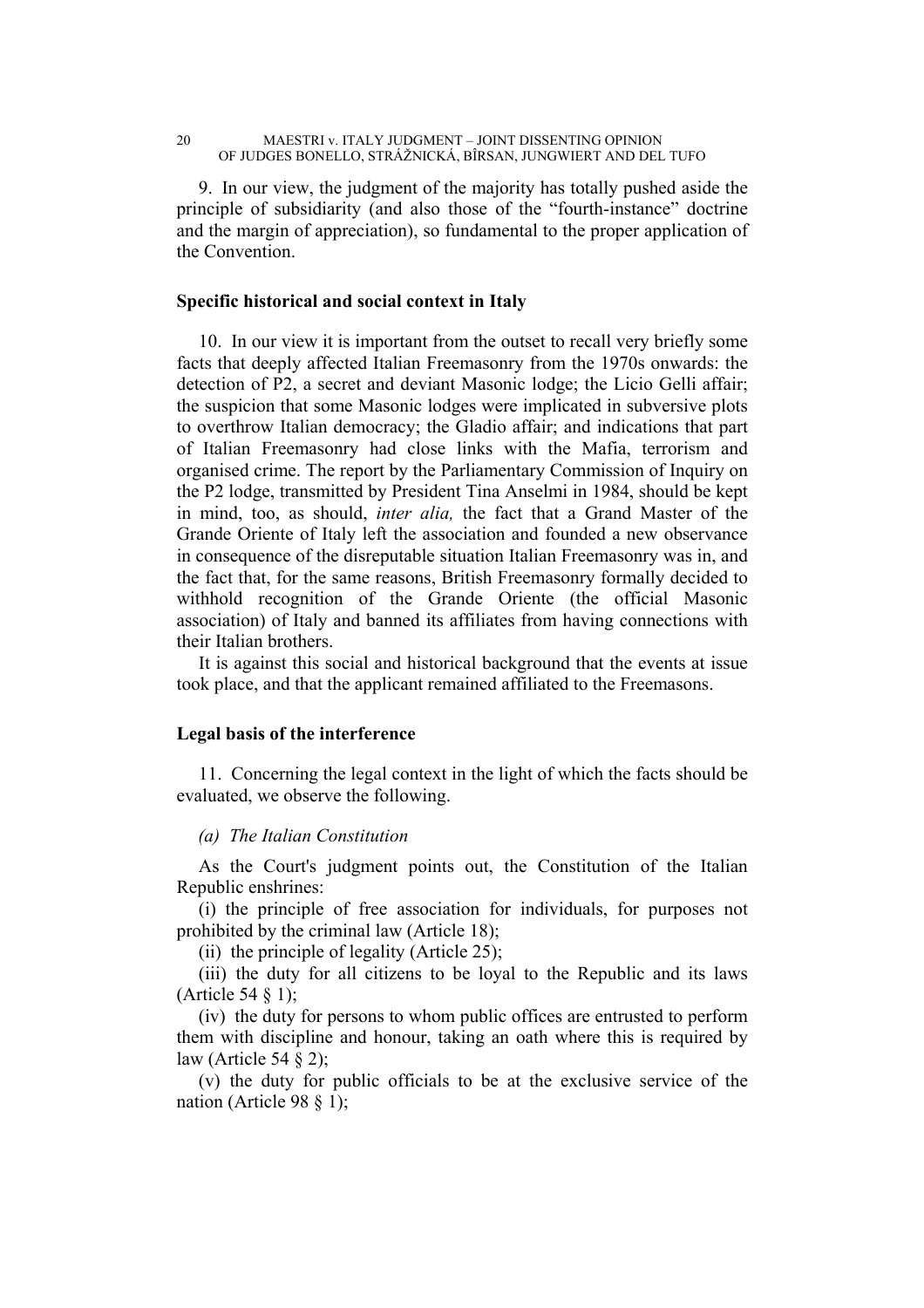(vi) the possibility of limiting by law the right to become members of political parties in the case of, *inter alia*, members of the judiciary (Article 98 § 3); and

(vii) the duty for judges to be beholden only to the law (Article 101 § 2).

Article 104 § 1, which asserts the autonomy of the judiciary and its independence from any other power, is also to be borne in mind.

#### *(b) Article 18 of Royal Legislative Decree no. 511 of 31 May 1946*

Article 18 of Royal Legislative Decree no. 511 of 31 May 1946 (*Guarentigie della magistratura*) provides that any judge who "fails to fulfil his obligations or behaves, in the performance of his duties or otherwise, in a manner which makes him unworthy of the trust and consideration which he must enjoy or which undermines the prestige of the judiciary" will incur disciplinary sanctions.

#### *(c) Law no. 17 of 25 January 1982*

Law no. 17 of 25 January 1982 laid down restrictions on the right of association (Article 18 of the Constitution) in respect of secret associations and provided for the dissolution of the P2 lodge.

This law is not relevant in this case. It merely implements the provisions of Article 18 § 2 of the Constitution (prohibition of secret associations and associations pursuing, even indirectly, political aims through organisations of a military nature) in the very particular context of Italian history during this period.

#### *(d) Judgments of the Constitutional Court*

Two judgments of the Constitutional Court (on penalising certain types of conduct by members of the judiciary) are relevant.

Judgments nos. 145/1976 and 100/1981 state that judges enjoy the rights granted to all citizens. Nevertheless, their function and the role they are called upon to play legitimise certain reductions in their enjoyment of such rights, on two conditions: the restrictions must be provided for by law and their legal basis must be of a constitutional nature.

The impartiality and independence of judges are enshrined in Article 101 § 2 and Article 104 § 1 of the Constitution. These principles are aimed both at protecting the trust and consideration which a judge must enjoy among public opinion and ensuring the dignity of the judiciary.

Impartiality and independence are constitutional principles which must have priority over the rights and liberties granted by the Constitution when judges exercise "atypically" such rights and such liberties.

As the Court noted, these judgments of the Constitutional Court also recognised the compatibility of Article 18 of the 1946 decree with Article 25 § 2 of the Constitution. The Constitutional Court pointed out that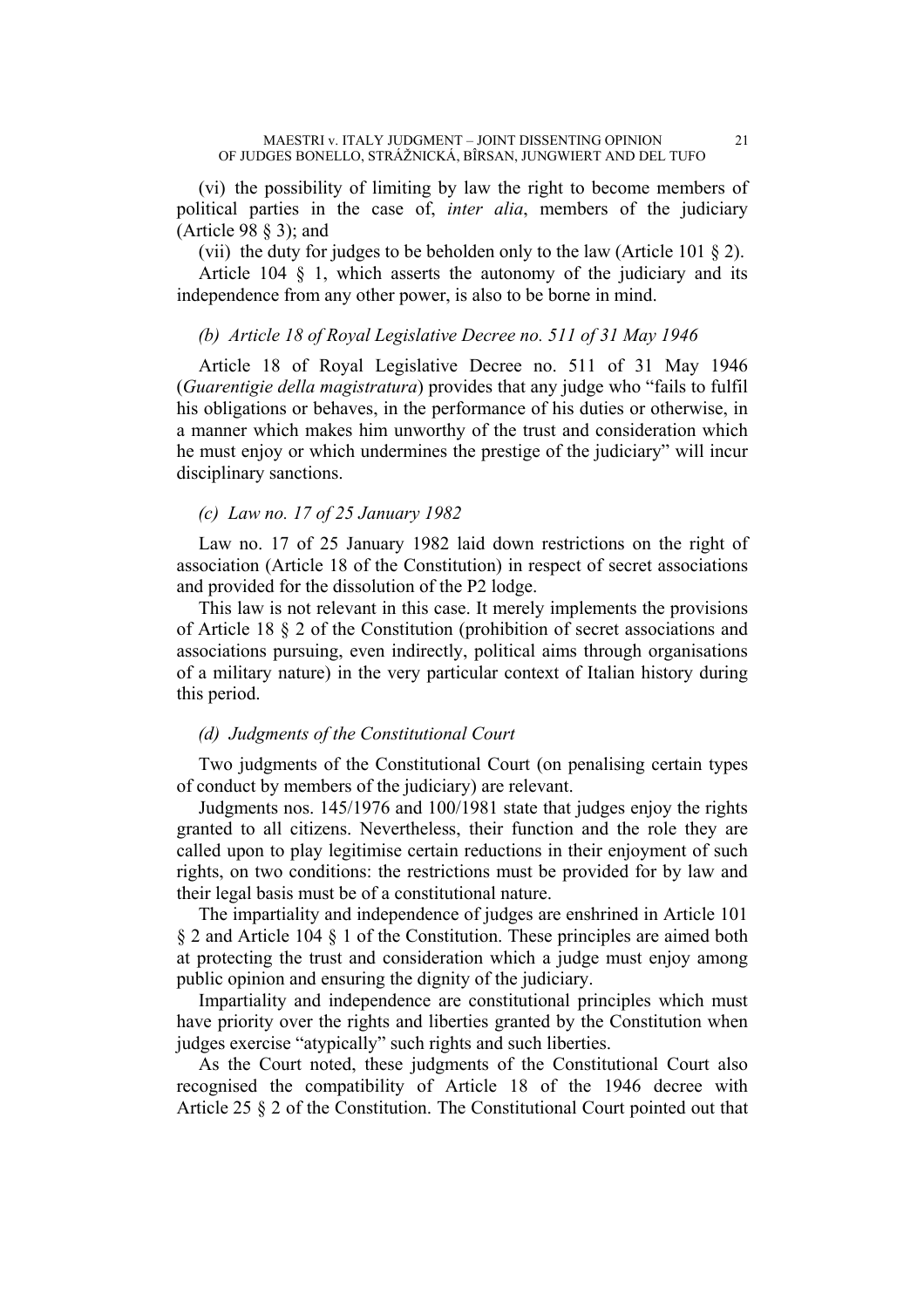#### 22 MAESTRI v. ITALY JUDGMENT – JOINT DISSENTING OPINION OF JUDGES BONELLO, STRÁŽNICKÁ, BÎRSAN, JUNGWIERT AND DEL TUFO

an enumeration by Article 18 of all the types of conduct which might be regarded as unlawful would be impossible, while the use of a wider and more flexible wording allows a better balance between the two different interests: trust, consideration and prestige of the judiciary, on the one hand, and the rights of individuals on the other. In penal matters, too, where the rule of legality should receive stronger protection, the principle of legality is respected, even when the provision is not very detailed, where it is possible to identify the proscribed conduct by making reference to parameters which are objective or capable of being inferred.

In the present case, the applicant should reasonably have foreseen that his conduct could incur a disciplinary sanction in the light of Article 18 of the decree.

He had joined the judiciary in 1972 and should have known of the decisions of the Italian Constitutional Court, delivered some years before his affiliation to the Freemasons in 1982. He should have known, in particular, that the right of association can be restricted on the basis of the constitutional principles of impartiality and independence, where those principles require, respectively, the appearance of independence and the absence of any appearance of bias.

Also, in the light of the specific social, historical and legal context of the Italian system it was already inevitable that the applicant's conduct should be deemed to be in violation of Article 18 of Decree no. 511/1946.

### *(e) The directive of 22 March 1990 by the National Council of the Judiciary*

Over and above this, on 22 March 1990, the National Council of the Judiciary adopted a directive to the effect that "judges' membership of associations imposing a particularly strong hierarchical and mutual bond through the establishment, by solemn oaths, of bonds such as those required by Masonic lodges raises delicate problems as regards observance of the values enshrined in the Italian Constitution".

12. That directive was adopted on the initiative of the President of the Italian Republic, the titular head of the National Council of the Judiciary. The Official Bulletin (*Verbali Consigliari*) formally published the directive under the following heading: "Extract of the minutes of the sitting held in the morning of 22 March 1990, concerning *the incompatibility of judicial office with membership of the Freemasons*" [Emphasis added].

13. The President of the Council opened the sitting by reminding members of the Italian President's message "*concerning the incompatibility of judicial office with membership of the Freemasons*" [Emphasis added].

14. The rapporteur on the directive (Dr Racheli), tabling the motion, resorted to language that could hardly have been more explicit and forceful. He referred repeatedly, and with approval, to the distressing findings of the report by the Parliamentary Commission of Inquiry (the Tina Anselmi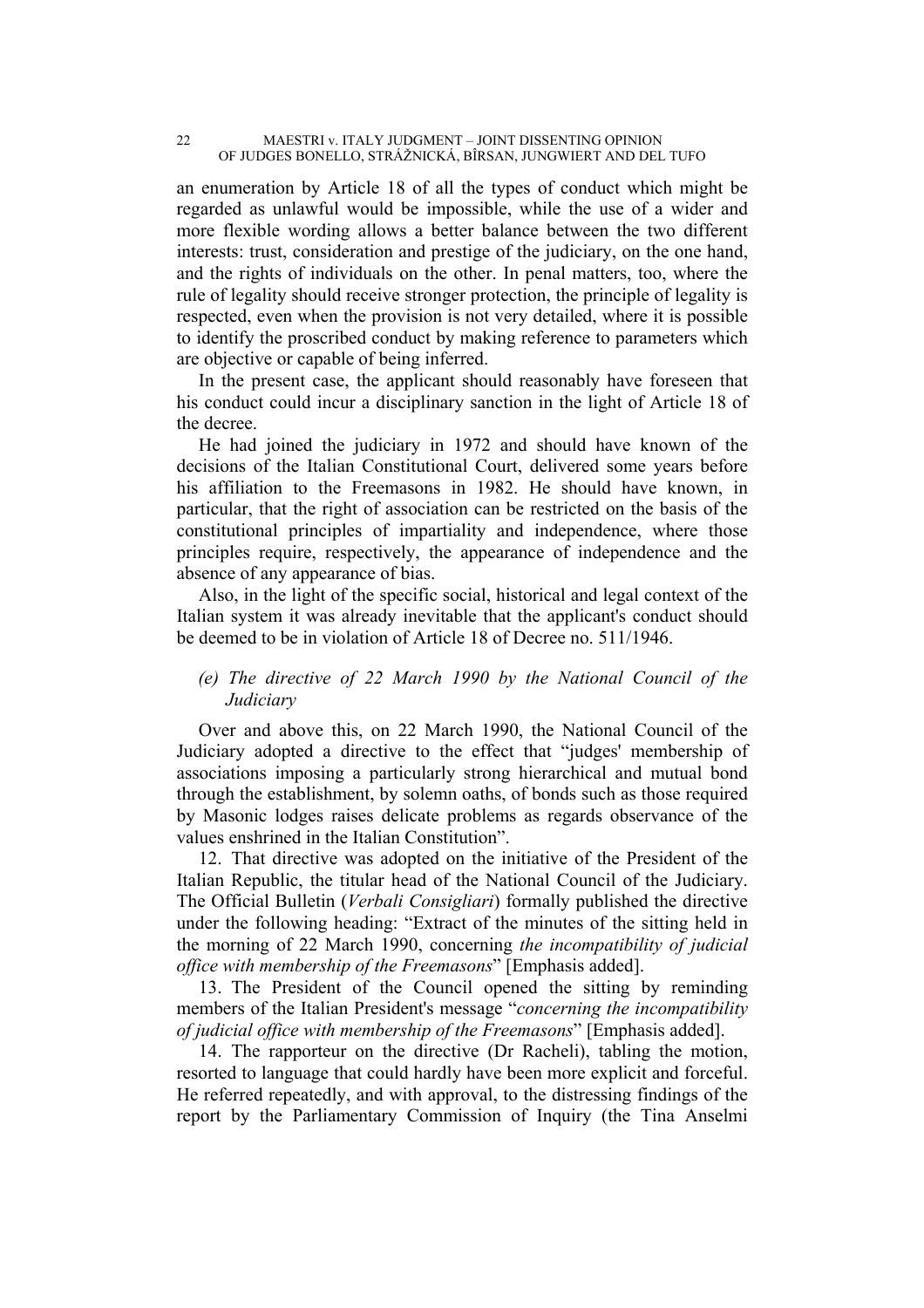report) into the scandals rocking Italy at and prior to that time as a result of the infiltration of degenerate Freemasonry into all spheres of power, an infiltration which had resulted in a stranglehold of all democratic institutions, including the judiciary, and had compromised every sector of Italian public life and Italian Freemasonry as a whole.

The rapporteur left positively no room for equivocation that the directive was exclusively aimed at asserting the functional incompatibility between the holding of judicial office and membership of Italian Masonic lodges. "Applying the above standpoint of the Constitutional Court, it is to be excluded that judges can be members of associations that, through the bonds of hierarchy and professed and practised ideologies, may induce citizens to believe that the exercise of judicial power can be distorted to the advantage of the association or its individual members. As far as Freemasonry is concerned, there is no doubt that it is widely agreed that the image of the judiciary is greatly blackened." [*Verbali Consigliari*, p. 103]

15. The basis in Italian law on which the directive rested was explained in detail by the rapporteur and various other members of the Council who intervened in the debate. Very briefly, the incompatibility of the exercise of judicial power with Italian Freemasonry derives from the violation of the constitutional precept that judges are beholden only to obey the law, whereas a Freemason is bound solemnly to "swear to obey without hesitation or dissent such orders as are given to me by the Sovereign Tribunal of the 31st Degree and by the Council of the 33rd Degree of the Ancient and Accepted Scottish Rite" [Ibid]. Moreover, the bond of solidarity between Italian Freemasons – confirmed on oath – is incompatible with the independence and impartiality indispensable in the judiciary. The regulations of the Loggia Montecarlo, as one example, further impose on members a duty "to study and analyse power with the aim of gaining it, exercising it, retaining it and rendering it ever more solid".

16. The debate and the directive of the National Council of the Judiciary were not generated in a vacuum (see paragraph 10 of this opinion). The applicant knew, or manifestly had the duty to know (though he claims he did not), that the highly publicised official report of the Parliamentary Commission of Inquiry into Freemasonry in Italy had laid bare the colossal damage which the image, credibility and authority of official institutions, including the judiciary, had suffered through their infiltration by degenerate Italian Freemasonry. That report should have left absolutely no hesitation in the *bona fide* conscience of any Italian judge about the irreversible conflict arising between the exercise of judicial power and membership of Masonic lodges. The widely distributed report, as the rapporteur remarked, did not record the feelings of individuals, but "registered the beliefs of the Italian people" about the noxious infestation of degenerate Freemasonry throughout the vital organs of the State. The applicant showed scant regard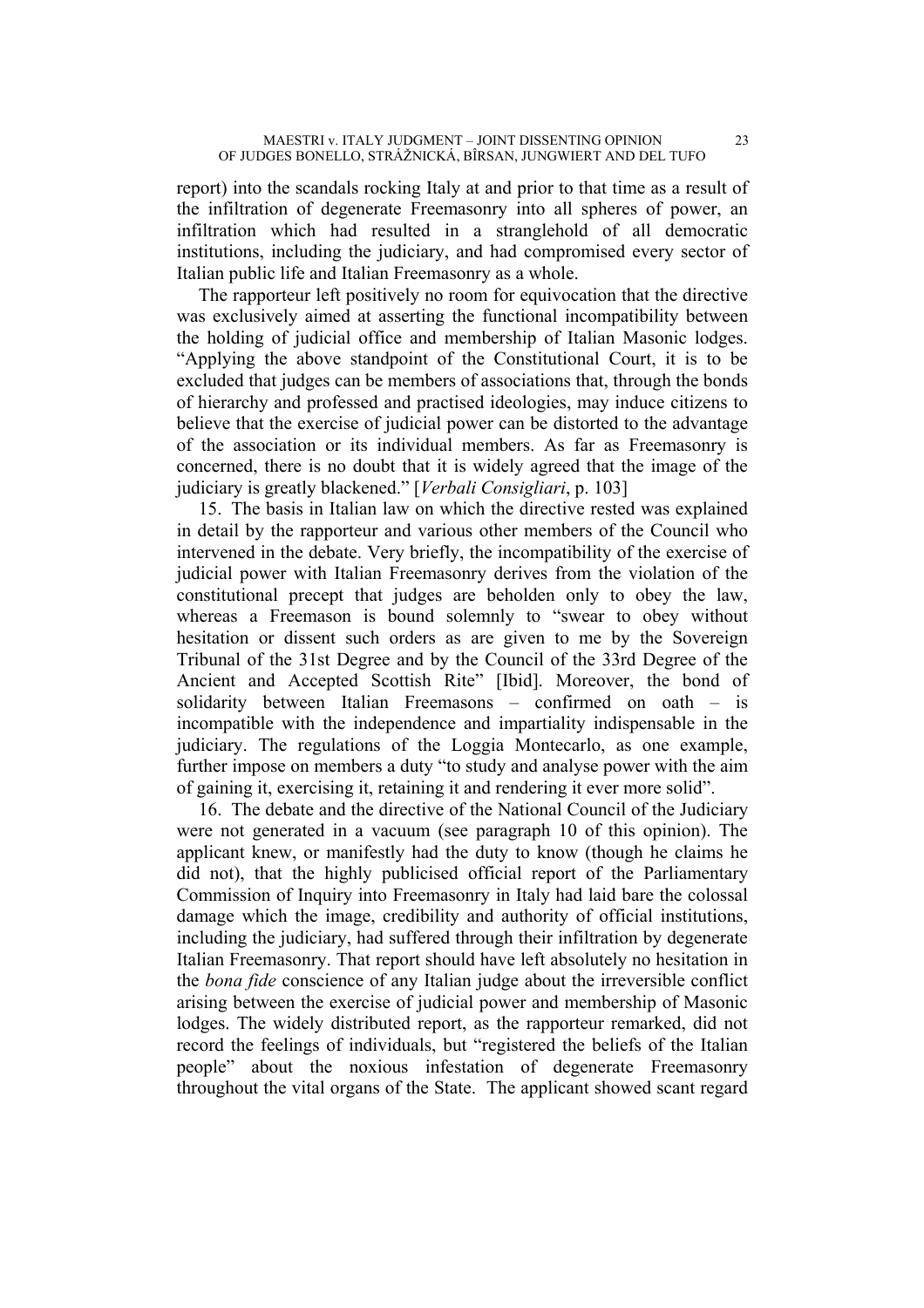#### 24 MAESTRI v. ITALY JUDGMENT – JOINT DISSENTING OPINION OF JUDGES BONELLO, STRÁŽNICKÁ, BÎRSAN, JUNGWIERT AND DEL TUFO

for the "beliefs of the Italian people", so publicly and alarmingly expressed by the legislature of the Republic which he had undertaken to serve.

The rapporteur's analysis, *published officially together with the directive*, stressed that "membership of the Freemasons – as of any association with a strong hierarchical structure and an iron bond of solidarity – brings about, as such, a falling-off, not only in appearances, but also and primarily, in substance ... Belonging to the Freemasons appears, then, as an obligation that objectively superimposes itself on the oath of loyalty required by Article 54 of the Constitution, and on the primary obligation that every judge must be beholden only to the law." [Ibid., p. 104]

17. The directive, put to the vote in the context of the aforementioned *travaux préparatoires*, was approved by the National Council of the Judiciary, with 24 votes in favour and five abstentions.

18. These extensively broadcast, precise and unequivocal forewarnings, disseminated officially alongside the directive itself, could have left the applicant with no residue of hesitation that membership of a Masonic lodge constituted an actionable disciplinary offence. It is frivolous, in our view, for him to hold (very belatedly, in an extreme line of defence) that he could have believed, in good faith, that an Italian judge could embrace Freemasonry with the blessing of the law  $-$  a claim so far-fetched that he never saw fit to raise it in the disciplinary proceedings against him in Italy.

#### **The case-law of the Court and the Commission on accessibility and foreseeability**

19. We cannot accept that the Italian norms on the compatibility between the exercise of judicial functions and Freemasonry in Italy can in any way be deemed vague, inaccessible or unforeseeable as to their consequences. On the contrary, they are as positive and forceful as can be. However, if, for the sake of argument, they could be deemed to suffer from a margin of ambiguity, we find it useful to recapitulate the Court's stand, at least to date, on this issue.

20. The Court has repeatedly held that any interference with the enjoyment of certain fundamental rights must be "prescribed by law" and that the restrictive law in question must be accessible and foreseeable. To that we subscribe without reservation. But the Court, in its case-law, has been attentive to the necessity of tempering this general recital with the inescapable exigencies of practical reason. It has acknowledged (*and this should be particularly obvious where disciplinary measures are concerned*) that (as in the present case) "it may be difficult to frame laws with absolute precision and that a certain degree of flexibility may even be desirable to enable the national courts to develop the law in the light of their assessment of what measures are necessary in the interests of justice" [See *Goodwin v.*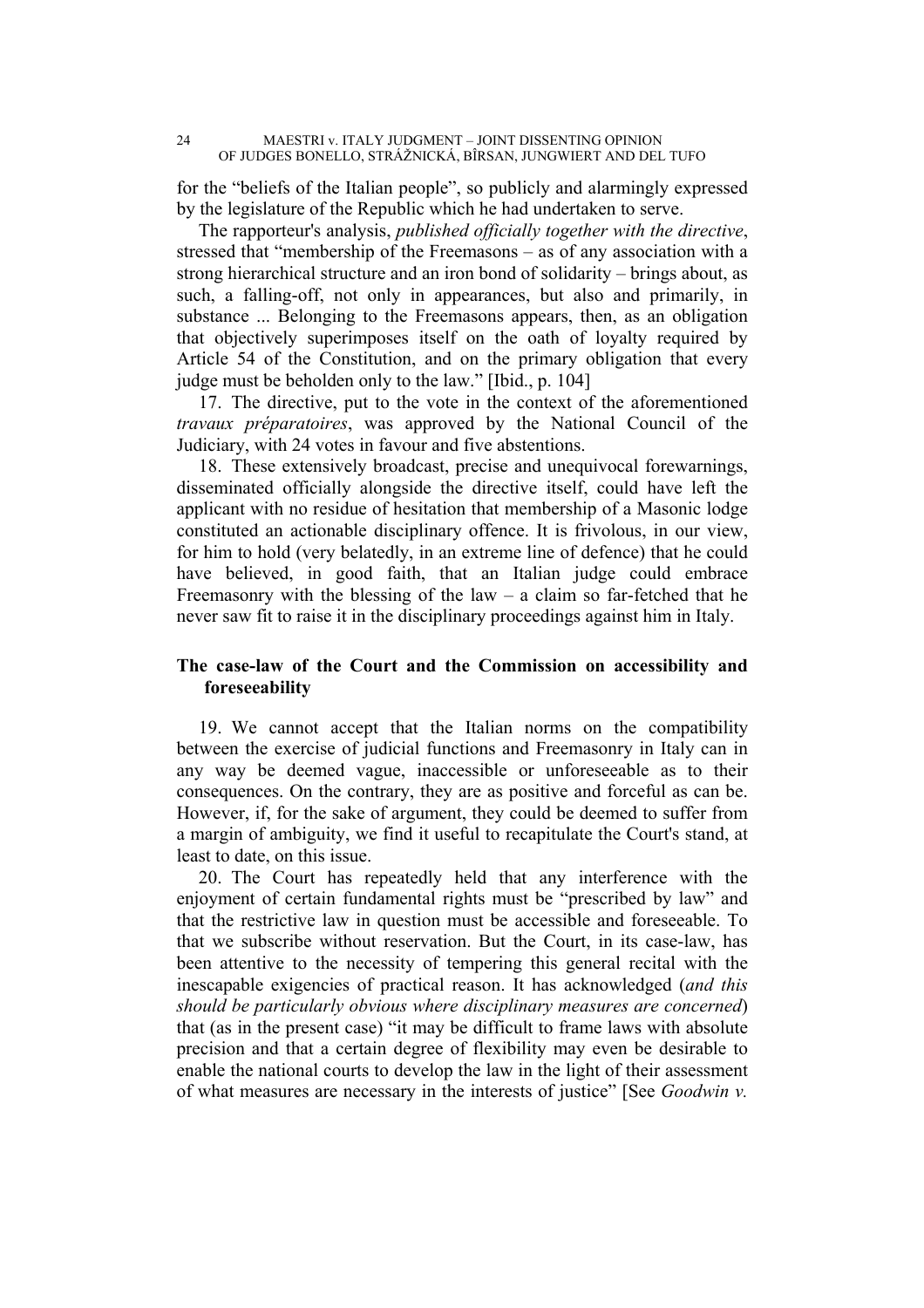*the United Kingdom*, judgment of 27 March 1996, *Reports* 1996-II, p. 497, § 33].

21. Concerning the requirement of foreseeability, the Court has recognised the need for flexibility. Legal certainty can be established taking account not only of the wording of the relevant provisions, but also of the national courts' interpretation of them, and of other readily available forms of guidance as to their meaning and application.

22. The Commission has stressed that different criteria of foreseeability should apply in the case of disciplinary offences. In a case concerning the dismissal of a government employee, in which the issue of foreseeability was raised, it found that the disciplinary proceedings against him were "prescribed by law" (the regulations are not quoted), emphasising that "*disciplinary law is necessarily drafted in general terms*" [See *Haseldine v. the United Kingdom*, no. 18957/91, Commission decision of 13 May 1992, Decisions and Reports (DR) 73, p. 225 at p. 231 (emphasis added)].

23. The level of precision required of domestic legislation, the Court has found, "depends to a considerable degree on the content of the instrument considered, the field it is designed to cover, *and the number and status of those to whom it is addressed*" [See *Chorherr v. Austria*, judgment of 25 August 1993, Series A no. 266-B, pp. 35-36, § 25 (emphasis added)]. In other words, a law aimed at experts need not be as explicit as one addressed to laymen. In the specific field of (military) discipline the Court has observed that "it would scarcely be possible to draw up rules describing different types of conduct in detail" [See *Vereinigung demokratischer Soldaten Österreichs and Gubi v. Austria*, judgment of 19 December 1994, Series A no. 302, pp. 15-16, § 31].

24. On the requirement of clarity and foreseeability of the law, the Court has also found that "the mere fact that a legal provision is capable of more than one construction does not mean that it does not meet the requirement implied in the notion 'prescribed by law'" [See *Vogt*, cited above, p. 24, § 48].

25. In another leading judgment the Court analysed the element of foreseeability essential in any law relied on as the legal basis for limiting a fundamental right. It observed: "The Swedish legislation applied in the present case is admittedly rather general in terms and confers a wide measure of discretion... On the other hand, the circumstances ... in which a care decision may fall to be implemented *are so variable that it would scarcely be possible to formulate a law to cover every eventuality*... Moreover, in interpreting and applying the legislation, *the relevant preparatory work ... provides guidance as to the exercise of the discretion it confers* ... The Court thus concludes that the interferences in question were 'in accordance with the law.'" [See *Olsson v. Sweden (no. 1)*, judgment of 24 March 1988, Series A no. 130, pp. 30-31, §§ 62-63 (emphasis added)]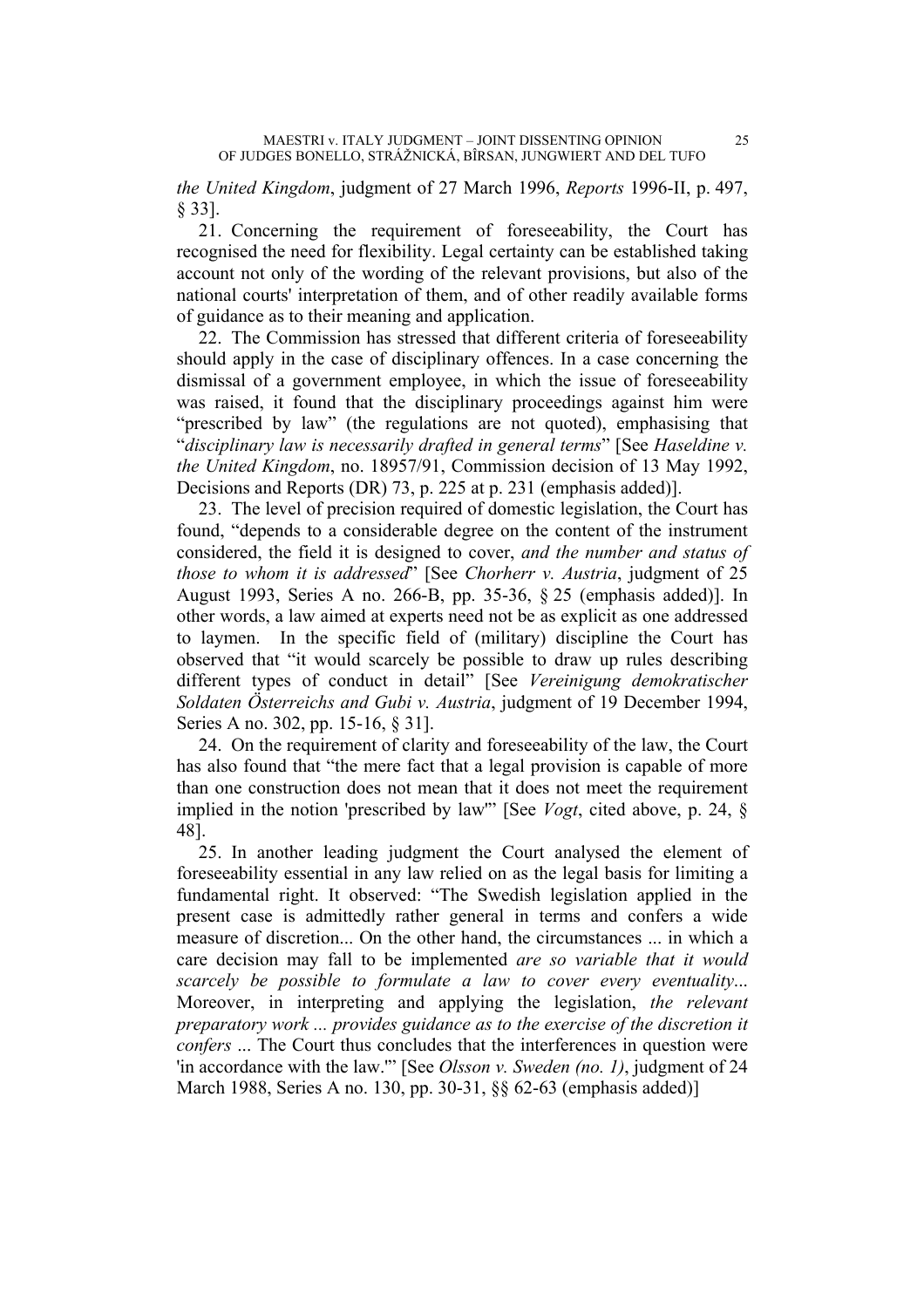#### 26 MAESTRI v. ITALY JUDGMENT – JOINT DISSENTING OPINION OF JUDGES BONELLO, STRÁŽNICKÁ, BÎRSAN, JUNGWIERT AND DEL TUFO

26. The latest pronouncement of the Court on the accessibility and foreseeability of norms restricting the enjoyment of fundamental rights was handed down today in the case of *Gorzelik and Others v. Poland*. The findings there, and in previous pronouncements, are in direct contradiction to what has been held by the majority in the present case: "It is a logical consequence of the principle that laws must be of general application that the wording of statutes is not always precise. The need to avoid excessive rigidity to keep pace with changing circumstances means that laws are inevitably couched in terms which, to a greater or lesser extent, are vague. The interpretation and application of such enactments depends on practice." [See *Gorzelik and Others*, cited above, § 64, and also the following judgments: *Kokkinakis v. Greece*, 25 May 1993, Series A no. 260-A, p. 19, § 40; Sunday Times *v. the United Kingdom (no. 1)*, 26 April 1979, Series A no. 30, p. 31, § 49; and *Rekvényi v. Hungary* [GC], no. 25390/94, § 34, ECHR 1999-III]

The Court added: "It must also be borne in mind that, however clearly drafted a legal provision may be, its application involves an inevitable element of judicial interpretation, since there will always be a need for clarification of doubtful points and for adaptation to particular circumstances. A margin of doubt in relation to borderline facts does not by itself make a legal provision unforeseeable in its application. Nor does the mere fact that a provision is capable of more than one construction mean that it fails to meet the requirement of 'foreseeability' for the purposes of the Convention. The role of adjudication vested in the [domestic] courts is precisely to dissipate such interpretational doubts as remain, taking into account the changes in everyday practice." [See *Gorzelik and Others*, cited above, § 65; see also *Cantoni v. France*, judgment of 15 November 1996, *Reports* 1996-V, p. 1628, § 32]

27. The restriction on the enjoyment of a fundamental right, that judgment insisted, must be formulated with sufficient precision to enable the citizen to regulate his conduct. The applicant must have been able "to foresee, to a degree that is reasonable in the circumstances, the consequences which a given action may entail". However, "*those consequences need not be foreseeable with absolute certainty: experience shows this to be unattainable*" [See *Rekvényi*, cited above, § 34 (emphasis added)].

28. The Commission was the organ charged by the Convention with deciding matters of admissibility, and had many occasions to evaluate the issue of foreseeability *in disciplinary law.* It held that a dismissal of an employee in the Netherlands on disciplinary grounds was "prescribed by law" in the light of Section 1639w of the Civil Code, which states only that "contracts [of employment] may be terminated when new circumstances make it necessary to do so" [See *Van der Heijden v. the Netherlands*, no. 11002/84, Commission decision of 8 March 1985, DR 41, p. 264 at p. 270].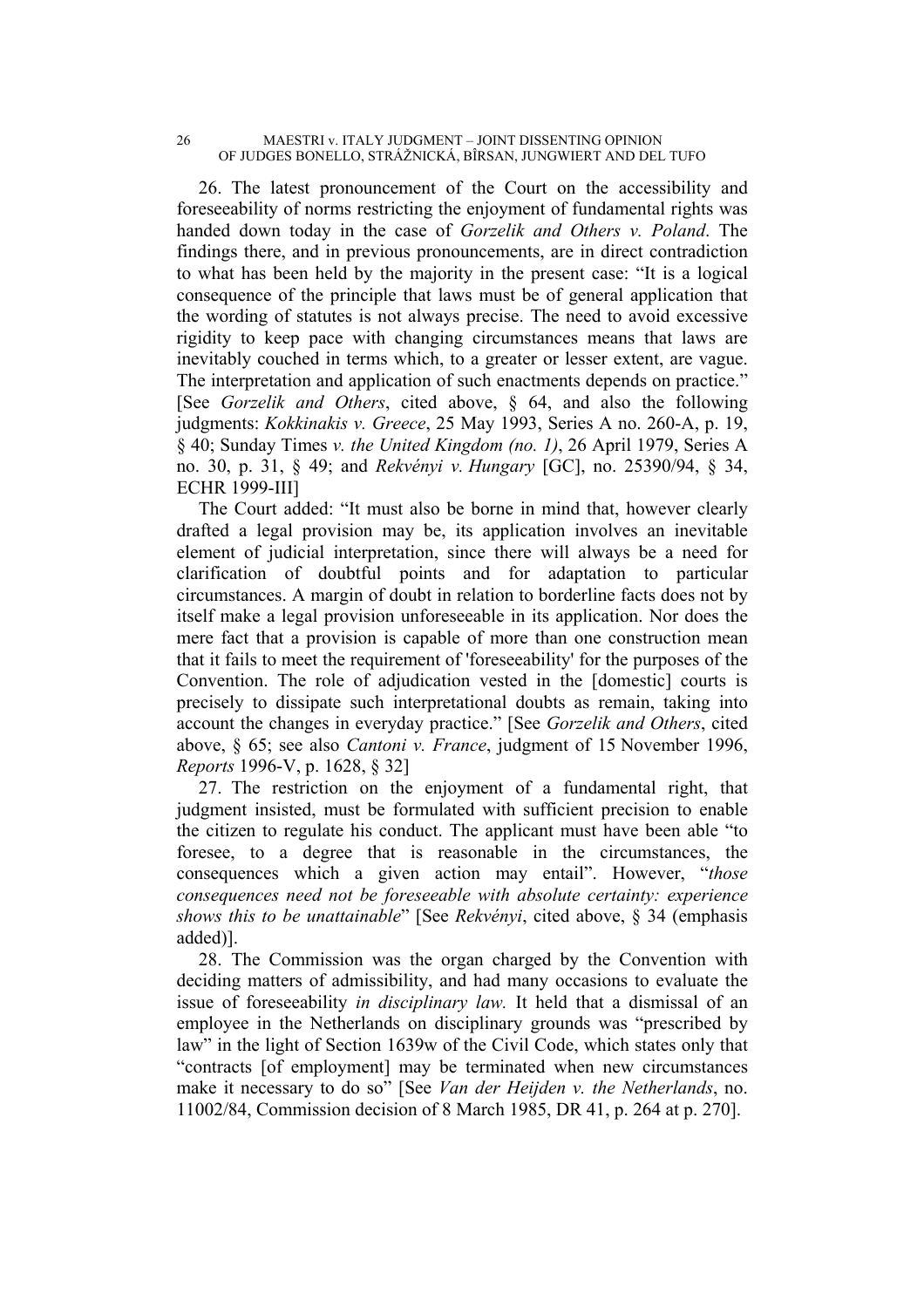29. Similarly, the Commission upheld the legality of a disciplinary sanction (compulsory relief of the applicant from her job duties) on the strength of staff regulations that stated that "members of staff must behave in all circumstances in a dignified and correct manner and perform no act likely to set a bad example". This norm was sufficient for the sanction applied to be foreseeable and "prescribed by law" [See *Morissens v. Belgium*, no. 11389/85, Commission decision of 3 May 1998, DR 56, p. 127 at p. 135].

30. In another case in 1995 the Commission approved as sufficiently foreseeable and thus "prescribed by law" a disciplinary regulation governing the legal profession, by which any "breach of integrity, honour or discretion ... shall render the *avocat* responsible liable to ... sanctions ..." [See *Zihlmann v. Switzerland*, no. 21861/93, Commission decision of 28 June 1995, DR 82-B, p. 12 at p. 18].

31. The Court has also found that judicial interpretation, taking account of social changes, is in conformity with Article 7 [See *S.W. v. the United Kingdom*, judgment of 22 November 1995, Series A no. 335-B].

32. The majority, in assessing the 1990 directive on the Italian judiciary and Freemasonry, and the other measures which preceded it, failed to take into consideration any of the many criteria required by the Court's and the Commission's case-law to determine whether the interference with the applicant's rights had a sufficient legal basis. They ignored the fact that general norms are sufficient (and indispensable) in disciplinary law, and did not give adequate weight to "the status of those to whom the norm is addressed" (in the present case a person presumed to be immersed in legal expertise). More lamentably, nor was due consideration given to the "relevant preparatory work" concomitant with the enactment of that norm. In the present instance, the relevant preparatory work, published in official form, leaves not the flimsiest penumbra of doubt that the norms in question prohibited Italian judges, in totally unequivocal terms, from being members of Italian Masonic lodges.

#### **Different requirements of foreseeability between criminal laws and norms which interfere with the enjoyment of fundamental rights**

33. The Convention stresses the requirement of "clarity" of the law in *two* circumstances: firstly, in defining proscribed criminal behaviour in penal statutes (the "void for vagueness" doctrine enshrined in Article 7) [See *Kokkinakis*, cited above, p. 22, §§ 51-53] and secondly, in the norms that interfere with the enjoyment of certain fundamental rights (such as those enshrined in Articles 8 to 11). The requirement of clarity obviously appears necessary to a higher degree in the "criminal" context of Article 7.

34. And yet the Court quite recently accepted as sufficiently precise, in an Article 7 case, a criminal statute which states: "Any person who is a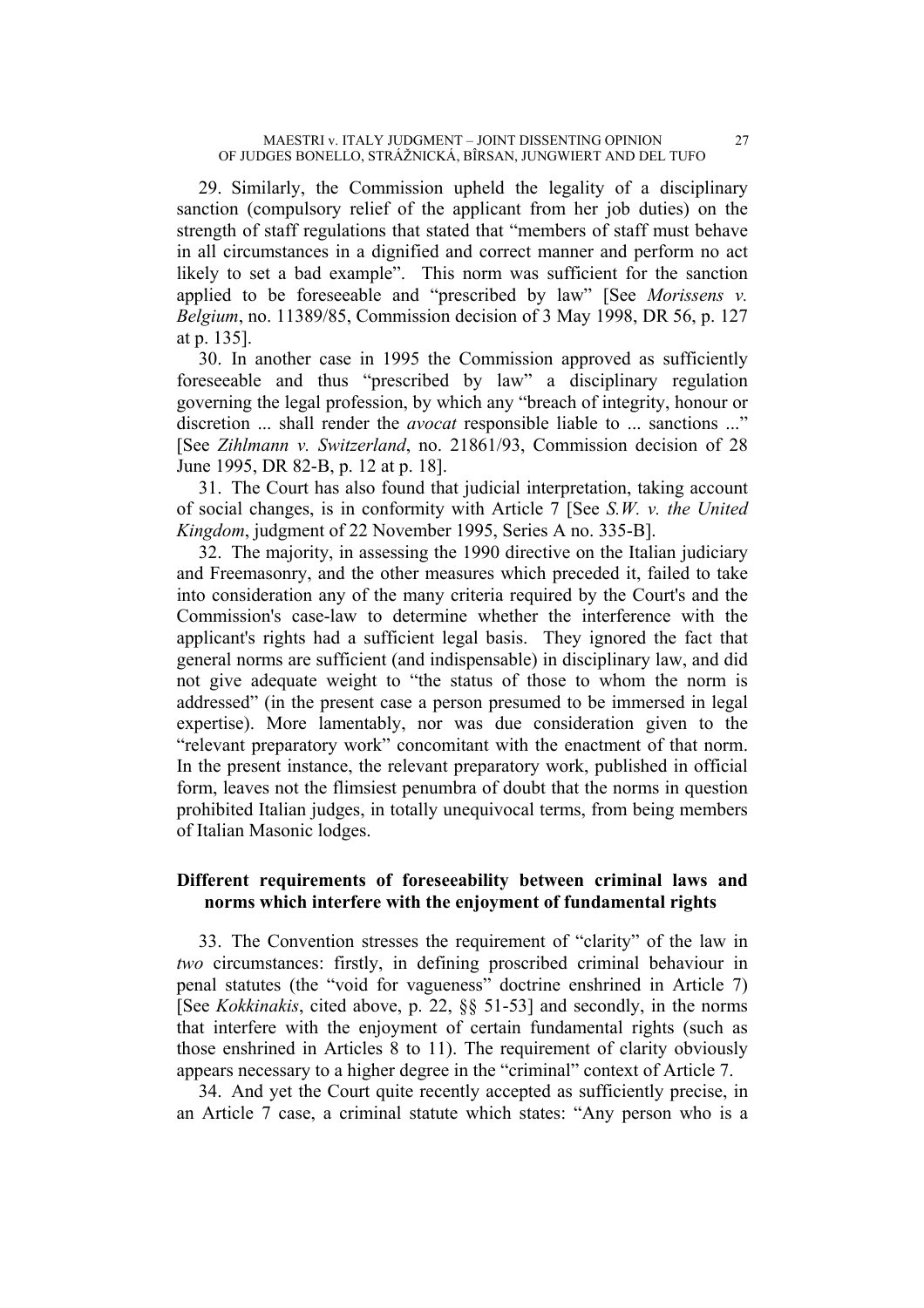#### 28 MAESTRI v. ITALY JUDGMENT – JOINT DISSENTING OPINION OF JUDGES BONELLO, STRÁŽNICKÁ, BÎRSAN, JUNGWIERT AND DEL TUFO

public officer and abuses his office in any manner other than that defined in this Code shall be sentenced to imprisonment of not less than six months but not more than three years, depending on the gravity of the offence" (Section 240 of the Turkish Criminal Code) [See *Ugur v. Turkey* (dec.), no 30006/96, 8 December 1998]. The applicant in that case was sentenced on the strength of *this provision* of the law to one year's imprisonment, a heavy fine and disqualification from holding public office. No violation of Article 7 was found by the Court; in fact the application was dismissed as inadmissible.

35. It is bewildering that this vague and equivocal criminal non-law passed the stringent test of clarity required under Article 7, while the emphatic, public and reiterated proscription of Freemasonry for Italian judges now fails the less stringent test of clarity required by Article 11.

36. This opinion is solely concerned with establishing whether there existed in Italian legislation a "sufficient legal basis" on which to discipline the applicant for being a member of a Masonic lodge. We have not analysed the necessity, in a democratic society, of the limitation in question.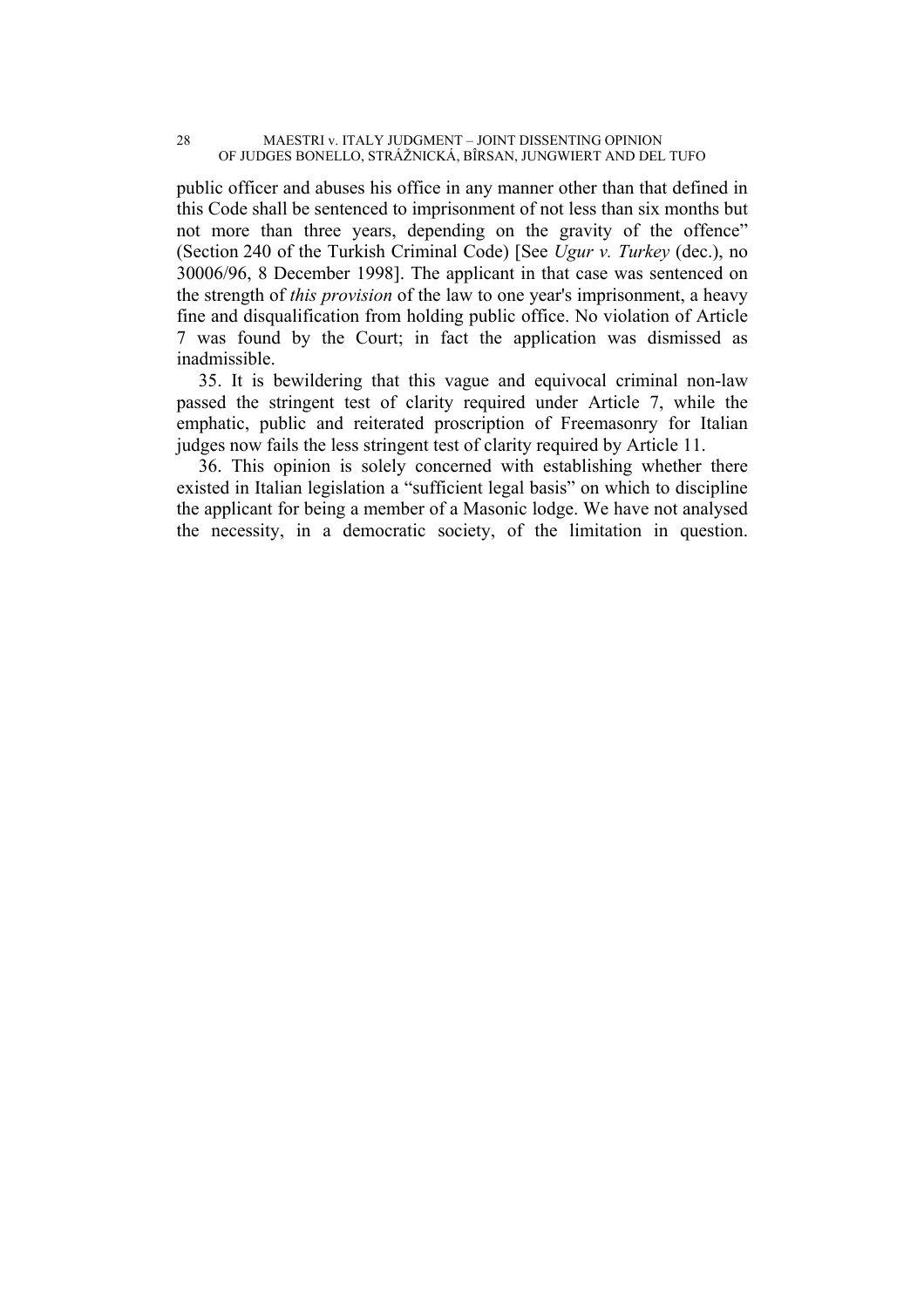# DISSENTING OPINION OF JUDGE LOUCAIDES JOINED BY JUDGE BÎRSAN

I disagree with the majority. Although I could agree with the substance of the dissenting opinion of Judge Bonello, I prefer to base my dissent more specifically on the following reasoning:

As rightly observed by the Court in the *Chorherr v. Austria* judgment (25 August 1993, Series A no. 266-B, pp. 35-36, § 25) the level of precision required of domestic legislation "depends to a considerable degree on the contents of the instrument considered, the field it is designed to cover and the number and status of those to whom it is addressed" (emphasis added). Therefore, the requirement for law to be clear and foreseeable depends on the subject matter it is intended to cover and the degree to which it is possible to make such subject-matter clear and foreseeable.

The point I wish to stress in this respect is that achieving the requisite level of clarity and foreseeability may in some areas simply be impossible. And the law does not compel the impossible (*lex non cogit ad impossibilia*).

In the present case, we are in the field of disciplinary offences and it is an elementary rule of disciplinary law of universal recognition that it is impossible to cover exhaustively or specify all the different acts or omissions which may constitute disciplinary offences.

This in fact has been recognised to a certain extent by the Court in dealing with disciplinary law in the case of *Vereinigung demokratischer Soldaten Österreichs and Gubi v. Austria* (judgment of 19 December 1994, Series A no. 302, pp. 15-16,  $\S$  31), in which the Court stated:

"As far as military discipline is concerned, it would scarcely be possible to draw up rules describing different types of conduct in detail. It may therefore be necessary for the authorities to formulate such rules more broadly. The relevant provisions must, however, afford sufficient protection against arbitrariness and make it possible to foresee the consequences of their application."

The requirement that "the relevant provisions must ... make it possible to foresee the consequences of their application" in the third sentence of that quotation is formulated in more absolute terms than the principle in the preceding sentence logically allows. For, if it is accepted that there are many types of conduct which cannot be described in detail, the possibility that it may not prove possible to foresee the consequences of such conduct in some cases cannot be excluded.

The fact remains that in disciplinary law there may be certain types of conduct which cannot be specified expressly and these are usually covered by a general prohibition formulated in broad terms, the interpretation and application of which depends on the social and moral attitudes of society as understood by the competent disciplinary body at the specific time the prohibition is applied. This point is aptly made by the Italian Constitutional Court (see paragraph 19 of the judgment). And it is not difficult to accept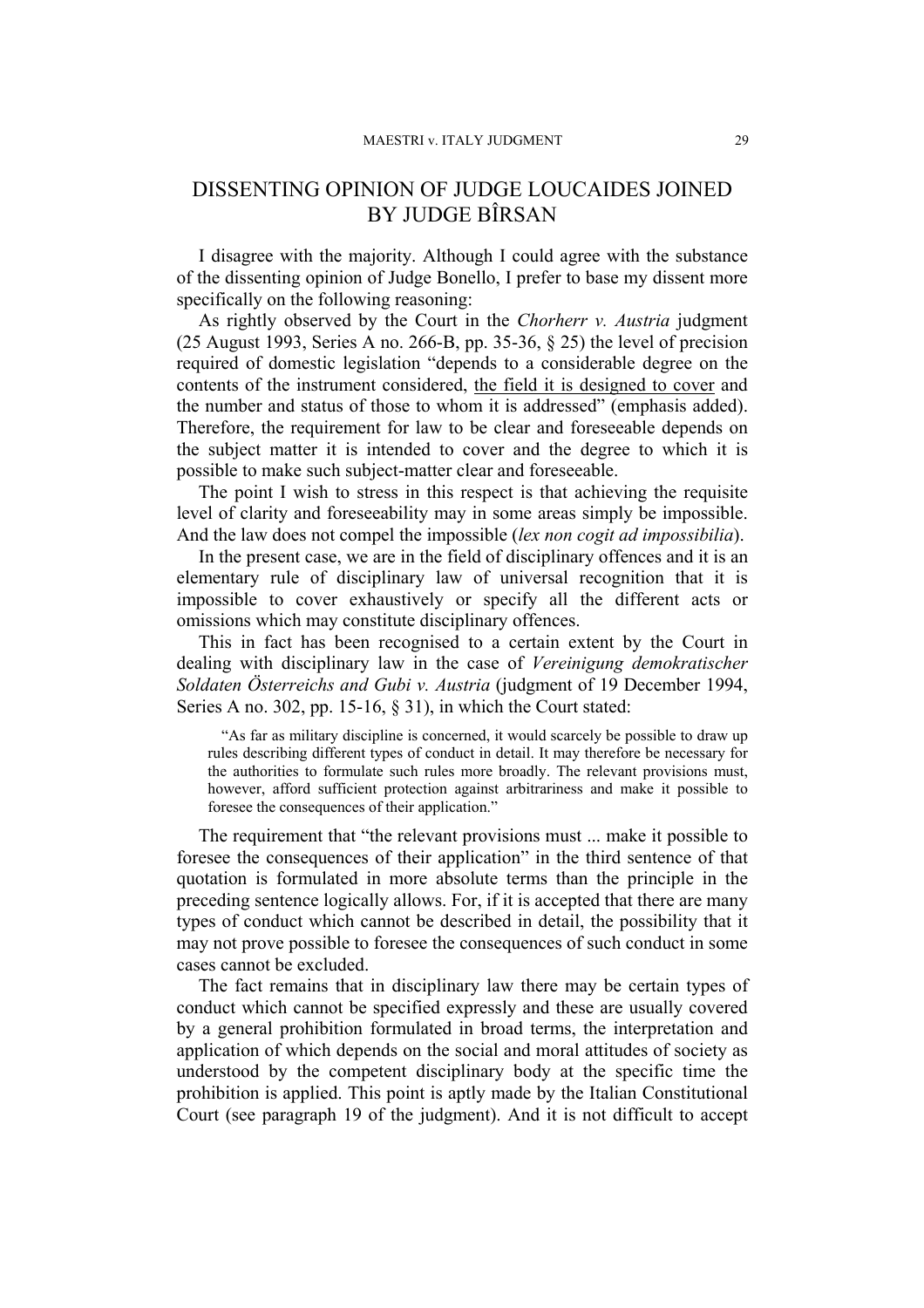because the disciplinary law does not seek to bar specific acts or omissions but rather to condemn general conduct or behaviour which in most disciplinary codes is referred to in broad terms such as "conduct incompatible with the duties or status" of the public officer or other person to whom the disciplinary code applies.

Take for example the "*obligation de réserve*" applicable in French law to members of the public service. It is impossible to enumerate the specific cases in which a breach of this obligation will occur.

We can even borrow an example from the Convention itself regarding the dismissal of a judge from office on the ground "that he has ceased to fulfil the required conditions" (Article 24), one of which is that "he shall be of high moral character" (Article 21 § 1). One cannot seriously deny the fact that it is impossible to define or describe in detail or exhaustively the different types of conduct that may be considered incompatible with "a high moral character".

Therefore, it is inevitable in the field of disciplinary law that only a general indication (accompanied perhaps by certain specific prohibitions) as to the kind of behaviour that may be considered as amounting to a disciplinary offence will be possible and that the degree of foreseeability will often be less than in other cases where a higher level of clarity and foreseeability of the law is in fact possible.

The result is that there may be disciplinary offences which cannot be foreseen with the requisite degree of certainty in all cases, though it is necessary, in my view, to afford the best possible protection against arbitrariness. This can be achieved first by ensuring that the description of the prohibited conduct, though broad, is capable of indicating the type of conduct for which there is a reasonable risk of its being considered to constitute prohibited conduct. And, secondly, by providing the possibility of independent judicial review of the relevant decision by the competent disciplinary body.

In the present case, Article 18 of the 1946 decree provides that: any judge who "fails to fulfil his obligations or behaves, in the performance of his duties or otherwise, in a manner which makes him unworthy of the trust and consideration which he must enjoy or which undermines the prestige of the judiciary" will incur a disciplinary sanction. This provision is in line with the general prohibition found in the disciplinary law as explained above. As in other legal systems, it is left to the competent disciplinary body to decide whether any particular conduct in an individual case amounts to behaviour that is incompatible with the general prohibition concerned. The question is whether, in the case under consideration, the conduct found to be incompatible with that prohibition (membership of a Masonic lodge) in the light of the disciplinary body's factual findings was behaviour which it was reasonably possible would be considered as falling within the scope of the prohibited conduct. In this connection, it should be recalled that the record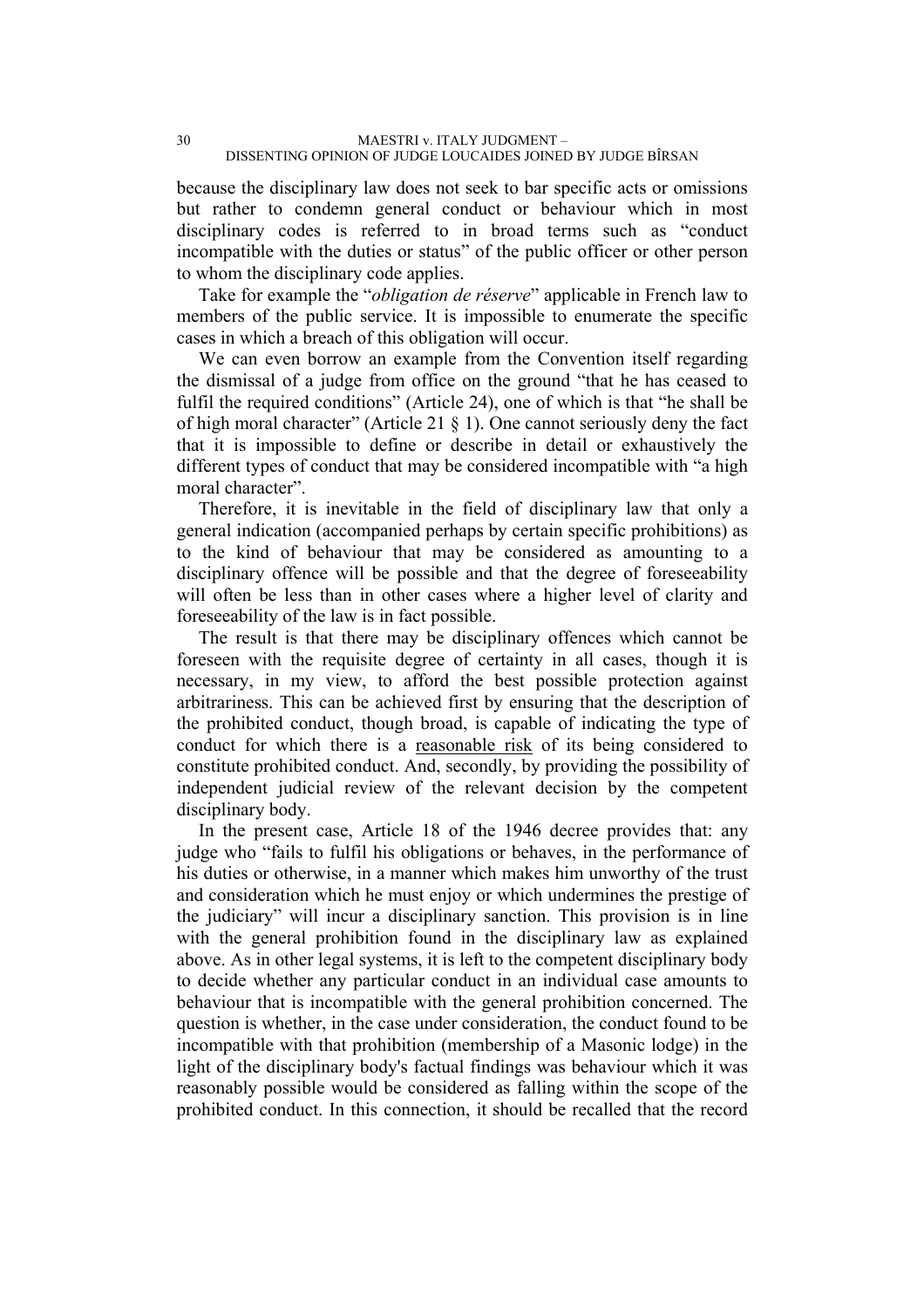shows that the disciplinary body took the following elements into account in reaching the conclusion that the applicant had engaged in prohibited conduct.

(a) "Loss of integrity resulting from membership of the Freemasons ... because of the degeneration brought about when a number of people came together within the P2 lodge with plans to take control of the public authorities and subvert democratic institutions, and because of the collusion of certain Masonic lodges with the Mafia and organised crime" (see paragraph 13 of the judgment).

(b) Incompatibility between the Masonic and judicial oaths, the hierarchical relationship between Freemasons, the "rejection" of State justice in favour of Masonic "justice" and the indissoluble nature of the bond between Freemasons, even in the case of a member who wished to leave the organisation (ibid).

All these facts existed before 1982.

It is true that reference was also made to the directive of 14 July 1993, which was issued after the applicant had left the Freemasons and which, for this reason, the Court in this case rightly disregarded. However, this directive simply expressed formally what was already known to be the position in practice, for example the fact that the association was secretive. The fact that Masonic lodges kept their functions, ceremonies and procedures secret is a matter of public knowledge and should have been known to the applicant. The directive of 14 July 1993 did not make that fact known for the first time but simply confirmed it formally. The other facts also relied on by the disciplinary body, as mentioned above, should also have been known to any person in the applicant's position and by themselves justify the conclusion that it would not have been difficult for him in the circumstances to foresee at least that there was a risk that his membership of a Masonic lodge might reasonably be considered a disciplinary offence. That is so even if we act on the premiss that the directive of 22 March 1990 did not clearly state in so many words that membership of the Freemasons constituted a disciplinary offence for a judge.

Even if nothing was said on this subject in a directive, there was, in my opinion, sufficient indication in the circumstances of the case that a judge ran a reasonably foreseeable risk of committing a disciplinary offence by joining the Freemasons.

I do not agree with the Court's statement that the fact that the National Council of the Judiciary issued the directive of 14 July 1993 stating in clear terms that the exercise of judicial functions was incompatible with membership of the Freemasons confirms the view that until then such membership could not be considered a disciplinary offence. As I have already said, the directive in question simply expressed formally the existing position regarding conduct which any person in the applicants'